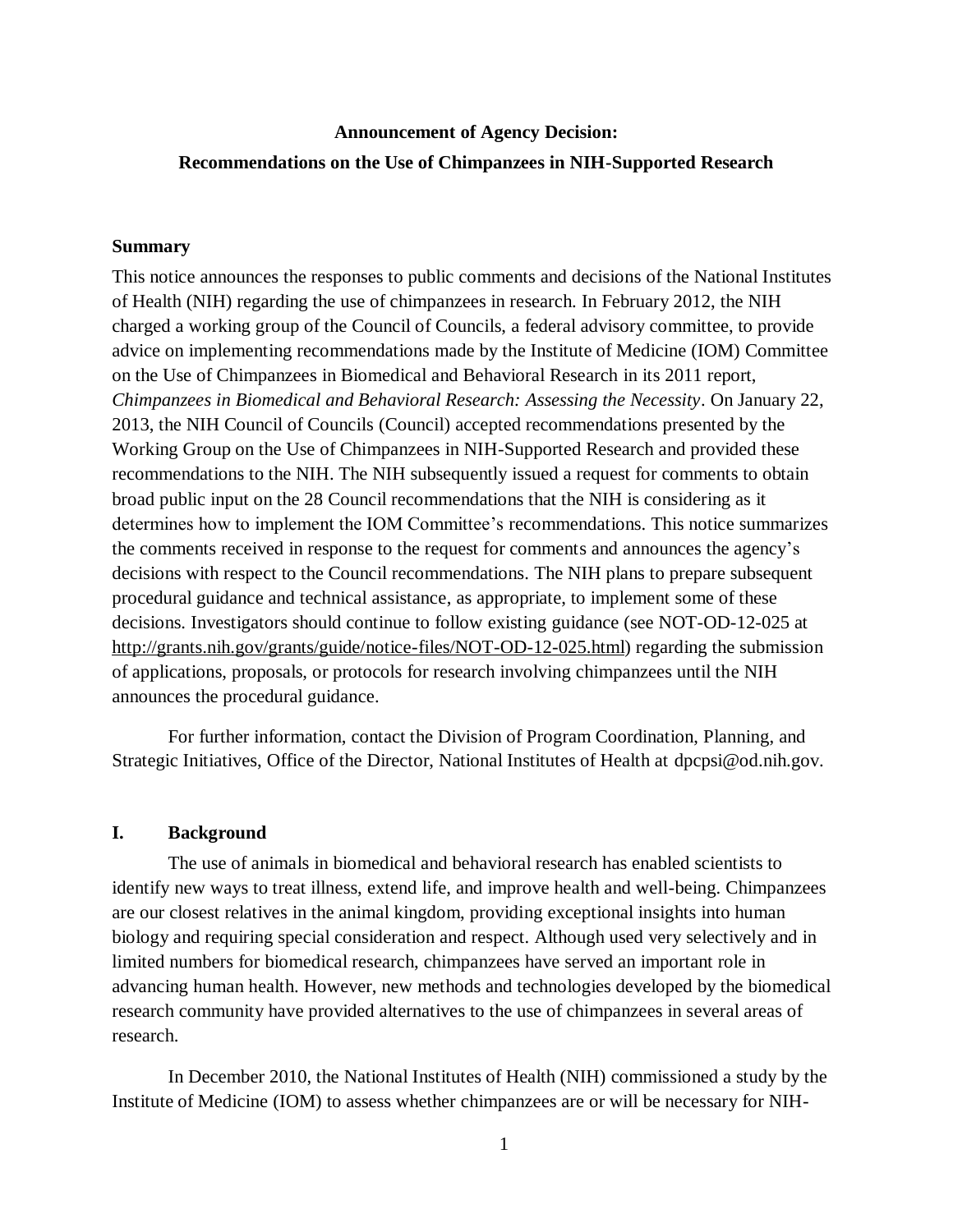funded biomedical and behavioral research. On December 15, 2011, the IOM Committee on the Use of Chimpanzees in Biomedical and Behavioral Research (IOM Committee) issued its findings along with a primary recommendation that a set of principles and criteria guide the use of chimpanzees in biomedical and behavioral research in its report, *Chimpanzees in Biomedical and Behavioral Research: Assessing the Necessity* [\(http://iom.edu/Reports/2011/Chimpanzees](http://iom.edu/Reports/2011/Chimpanzees-in-Biomedical-and-Behavioral-Research-Assessing-the-Necessity.aspx)[in-Biomedical-and-Behavioral-Research-Assessing-the-Necessity.aspx\)](http://iom.edu/Reports/2011/Chimpanzees-in-Biomedical-and-Behavioral-Research-Assessing-the-Necessity.aspx). The three principles that the IOM Committee proposed to assess the use of chimpanzees in current and potential future biomedical and behavioral research supported by the NIH were:

1. The knowledge gained must be necessary to advance the public's health;

2. There must be no other research model by which the knowledge could be obtained, and the research cannot be ethically performed on human subjects; and

3. The animals used in the proposed research must be maintained either in ethologically appropriate physical and social environments or in natural habitats.

The IOM Committee also developed two separate sets of criteria for assessing the necessity of using chimpanzees for biomedical research and for comparative genomics and behavioral research. Based on its deliberations, the IOM Committee concluded that, "While the chimpanzee has been a valuable animal model in past research, most current use of chimpanzees for biomedical research is unnecessary… ."

The IOM Committee considered case studies of current chimpanzee use in research to provide examples of its vision for applying its criteria. Based on these case studies, the IOM Committee concluded that the use of chimpanzees might continue to be required for some ongoing research on monoclonal antibody therapies; comparative genomics; and social and behavioral factors that affect the development, prevention, or treatment of disease. The IOM Committee was unable to reach consensus on the necessity of using chimpanzees to develop a prophylactic hepatitis C virus vaccine. It also acknowledged that new, emerging, or reemerging diseases could present challenges that might require the use of chimpanzees.

In December 2011, the NIH accepted the recommendations in the IOM Committee's report [\(http://www.nih.gov/news/health/dec2011/od-15.htm\)](http://www.nih.gov/news/health/dec2011/od-15.htm) and issued an interim agency policy in notice NOT-OD-12-025 [\(http://grants.nih.gov/grants/guide/notice-files/NOT-OD-12-](http://grants.nih.gov/grants/guide/notice-files/NOT-OD-12-025.html) [025.html\)](http://grants.nih.gov/grants/guide/notice-files/NOT-OD-12-025.html). This notice indicated that the NIH would not fund any new or other competing projects (renewal and revisions) for research involving chimpanzees and would not allow any new projects to go forward with NIH-owned (i.e., chimpanzees directly owned by the agency) or -supported research chimpanzees (i.e., chimpanzees not owned by the NIH but supported through NIH awards, such as grants and contracts). However, the NIH permitted currently funded research involving chimpanzees to continue. The policy remains in effect until the NIH issues a future notice in the NIH Guide for Grants and Contracts regarding research applications, proposals, and protocols requesting to use chimpanzees in accordance with the IO M Committee's recommendations.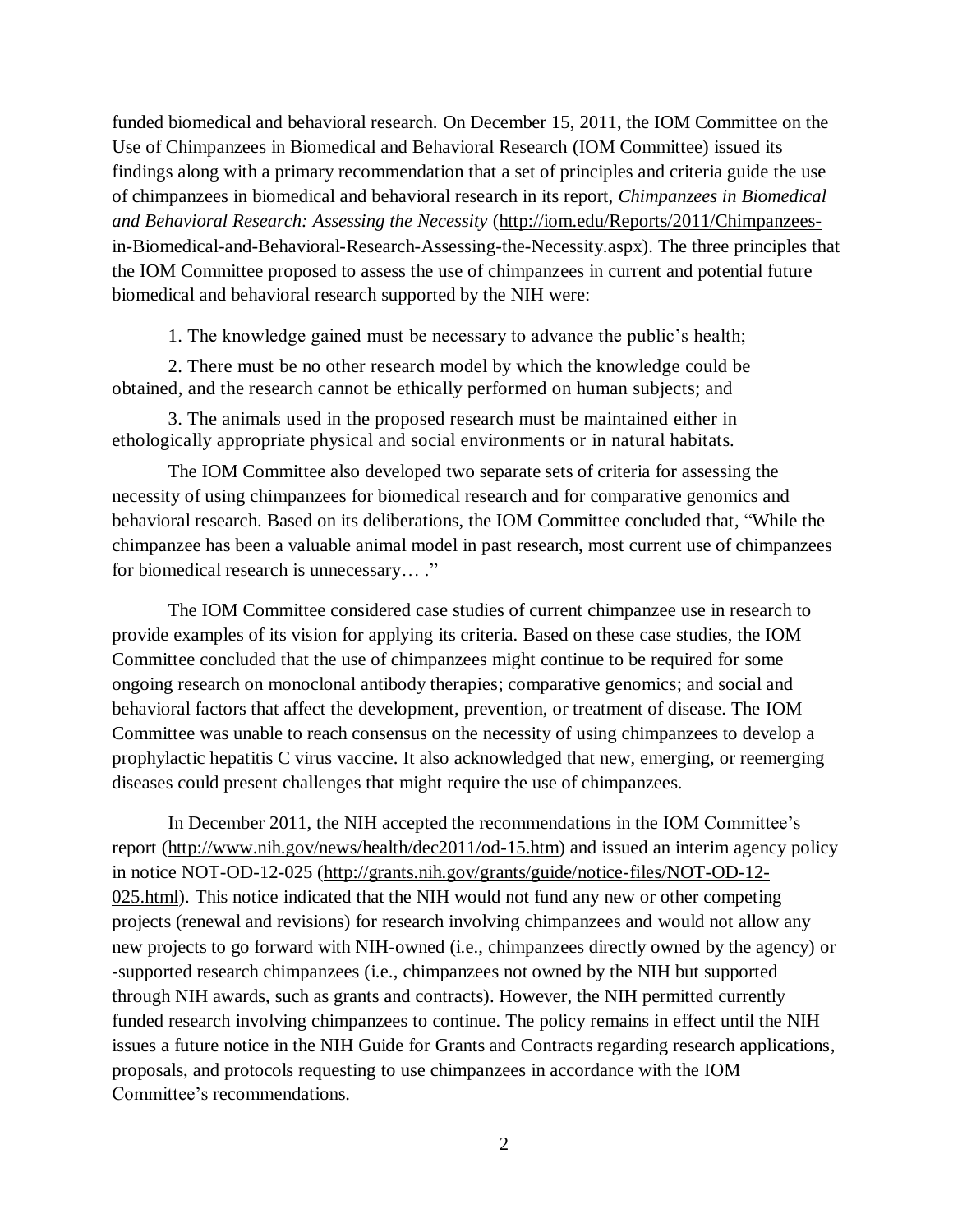The NIH established the Working Group on the Use of Chimpanzees in NIH-Supported Research (Council Working Group) within the Council of Councils, a federal advisory committee, on February 1, 2012, to provide advice on implementing the IOM Committee's recommendations and to consider the size and placement of the active and inactive populations of NIH-owned or -supported research chimpanzees. Research-active chimpanzees are currently used for research, whereas research-inactive chimpanzees are not currently used in research protocols but might be used for new projects that meet the IOM principles and criteria. The NIH charged the Council Working Group with: (1) developing a plan for implementation of the IOM's guiding principles and criteria, (2) analyzing currently active NIH-supported research using chimpanzees to advise on which studies currently meet the principles and criteria defined by the IOM report and advising on the process for closing studies if any do not comply with the IOM recommendations, (3) advising on the size and placement of active and inactive populations of NIH-owned or -supported chimpanzees that may need to be considered as a result of implementing the IOM recommendations, and (4) developing a review process for considering whether potential future use of the chimpanzee in NIH-supported research is scientifically necessary and consistent with the IOM principles.

In developing its recommendations, the Council Working Group considered the scientific use of chimpanzees in research currently supported by the NIH and public comments received in response to a previous request for information (see summary at [http://dpcpsi.nih.gov/council/working\\_group.aspx#Summary\)](http://dpcpsi.nih.gov/council/working_group.aspx#Summary) in NOT-OD-12-052 [\(http://grants.nih.gov/grants/guide/notice-files/not-od-12-052.html\)](http://grants.nih.gov/grants/guide/notice-files/not-od-12-052.html) dated February 10, 2012, and a Federal Register notice dated February 23, 2012 [\(http://www.gpo.gov/fdsys/pkg/FR-](http://www.gpo.gov/fdsys/pkg/FR-2012-02-23/pdf/2012-4269.pdf)[2012-02-23/pdf/2012-4269.pdf\)](http://www.gpo.gov/fdsys/pkg/FR-2012-02-23/pdf/2012-4269.pdf); obtained advice from external experts; and visited several facilities that house and care for chimpanzees. The Council Working Group's efforts culminated in a report containing 28 recommendations, available at [http://dpcpsi.nih.gov/council/pdf/FNL\\_Report\\_WG\\_Chimpanzees.pdf](http://dpcpsi.nih.gov/council/pdf/FNL_Report_WG_Chimpanzees.pdf), which the group submitted to the NIH Council of Councils on January 22, 2013. The NIH Council of Councils accepted these recommendations and provided them as advice to the NIH on January 22, 2013. The NIH subsequently issued a request for comments in the Federal Register, available at [http://www.gpo.gov/fdsys/pkg/FR-2013-02-05/html/2013-02507.html](http://www.gpo.gov/fdsys/pkg/FR-2013-02-05/html/2013-02507.htm), and the NIH Guide for Grants and Contracts, available at [http://grants.nih.gov/grants/guide/notice-files/NOT-OD-13-](http://grants.nih.gov/grants/guide/notice-files/NOT-OD-13-026.html) [026.html,](http://grants.nih.gov/grants/guide/notice-files/NOT-OD-13-026.html) to obtain broad public input on the 28 Council recommendations.

## **II. Public Comments, NIH Responses to these Comments, and NIH Decisions Regarding the Council Recommendations**

This section lists the recommendations made by the Council of Councils, summarizes the public comments that the NIH received, and provides the agency's responses and decisions with respect to the recommendations. More than 12,500 individuals submitted comments in response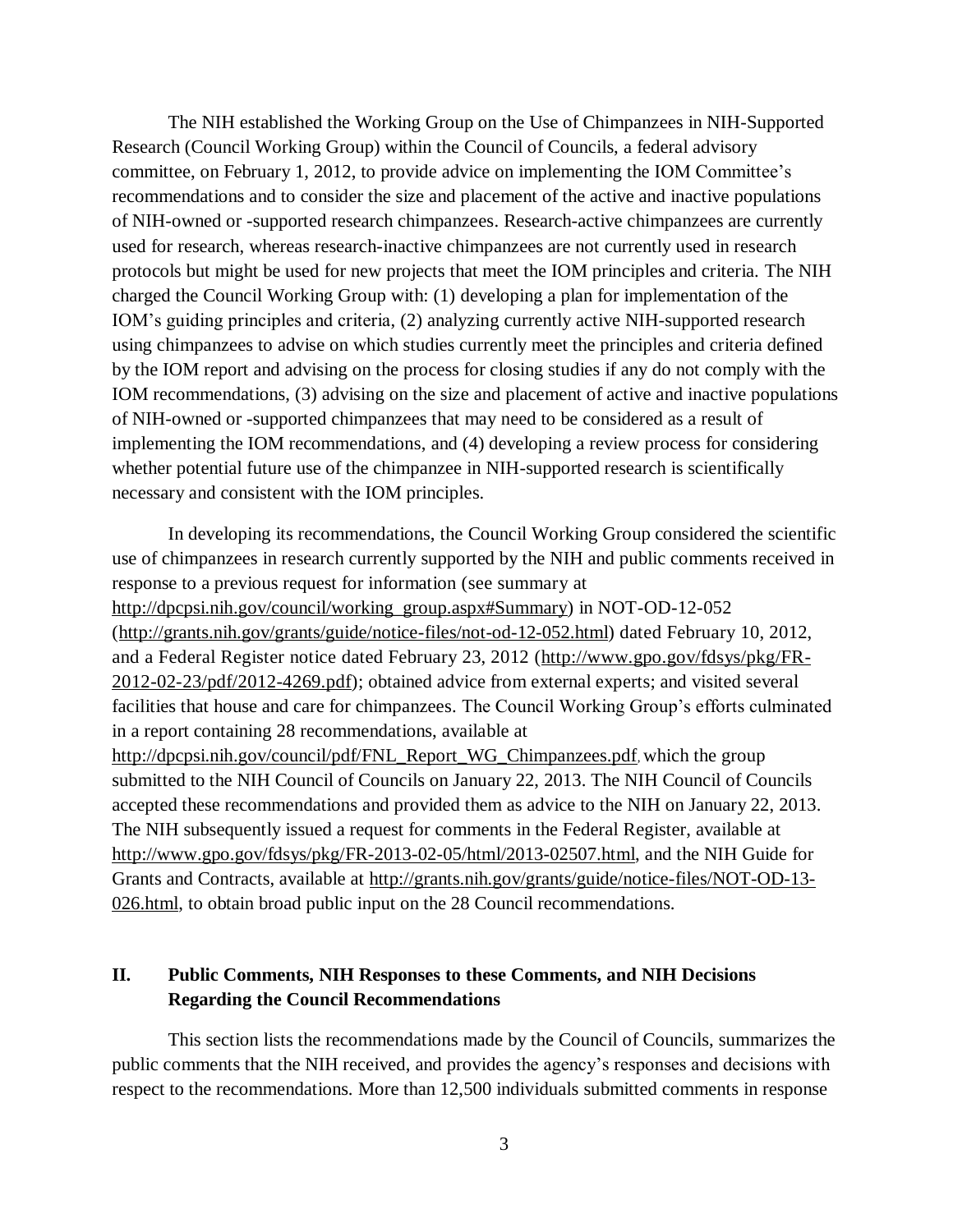to the request for comments issued in the NIH Guide for Grants and Contracts and the Federal Register. The discussion of comments below provides an overview of responses received during the public comment period and is not intended to capture the details of every comment. Responses received during the public comment period are available for public inspection at the NIH On-site FOIA Library, Building 31, Room 5B35, 9000 Rockville Pike, Bethesda, MD 20892, which is open 10:00 a.m. to 4:00 p.m. Monday through Friday and is closed on federal holidays. Those who plan to view the records must contact the NIH Freedom of Information Office at [nihfoia@mail.nih.gov](mailto:nihfoia@mail.nih.gov) in advance.

#### *A. Ethologically Appropriate Physical and Social Environments*

Throughout its report, the IOM Committee used the term "ethologically appropriate physical and social environments" as a central principle for housing research-active and research-inactive chimpanzees. Because the IOM did not define this term, the Council defined "ethologically appropriate physical and social environments" as "captive environments that do not simply allow but also, importantly, promote a full range of behaviors that are natural for chimpanzees." The Council offered 10 recommendations on ethologically appropriate physical and social environments. This section provides these 10 recommendations, a summary of public comments on these recommendations, and the NIH responses to the comments and decisions regarding the Council recommendations.

The NIH believes that it is important to describe the guidance currently used for the housing and care of NIH-owned or -supported research chimpanzees. Facilities housing chimpanzees owned by the NIH or used in NIH-supported research must comply with the recommendations in the *Guide for the Care and Use of Laboratory Animals, Eighth Edition* [\(http://grants.nih.gov/grants/olaw/Guide-for-the-Care-and-Use-of-Laboratory-Animals.pdf\)](http://grants.nih.gov/grants/olaw/Guide-for-the-Care-and-Use-of-Laboratory-Animals.pdf), an internationally accepted primary reference on animal care and use whose contents form the foundation for the development of comprehensive animal care and use programs. The *Guide* provides: (1) a framework for institutional policies, management, and oversight of institutional animal care and use programs; (2) recommendations for housing, environmental enrichment, and animal well-being; (3) recommendations on space and social housing for nonhuman primates and the physical characteristics of animal facilities, including special facilities for behavioral studies and imaging; and (4) guidance on veterinary care and maintaining the health and well-being of laboratory animals. The *Guide* also addresses the regulatory requirements that govern animal research activities in the United States, including the federal Animal Welfare Act and regulations and the Public Health Service Policy on Humane Care and Use of Laboratory Animals.

Any Council recommendations accepted by the NIH will not replace the body of laws, regulations, and policies that already govern the care and housing of the NIH research chimpanzees but, instead, will supplement existing policies.

1. Size of Social Groupings (Recommendation EA1)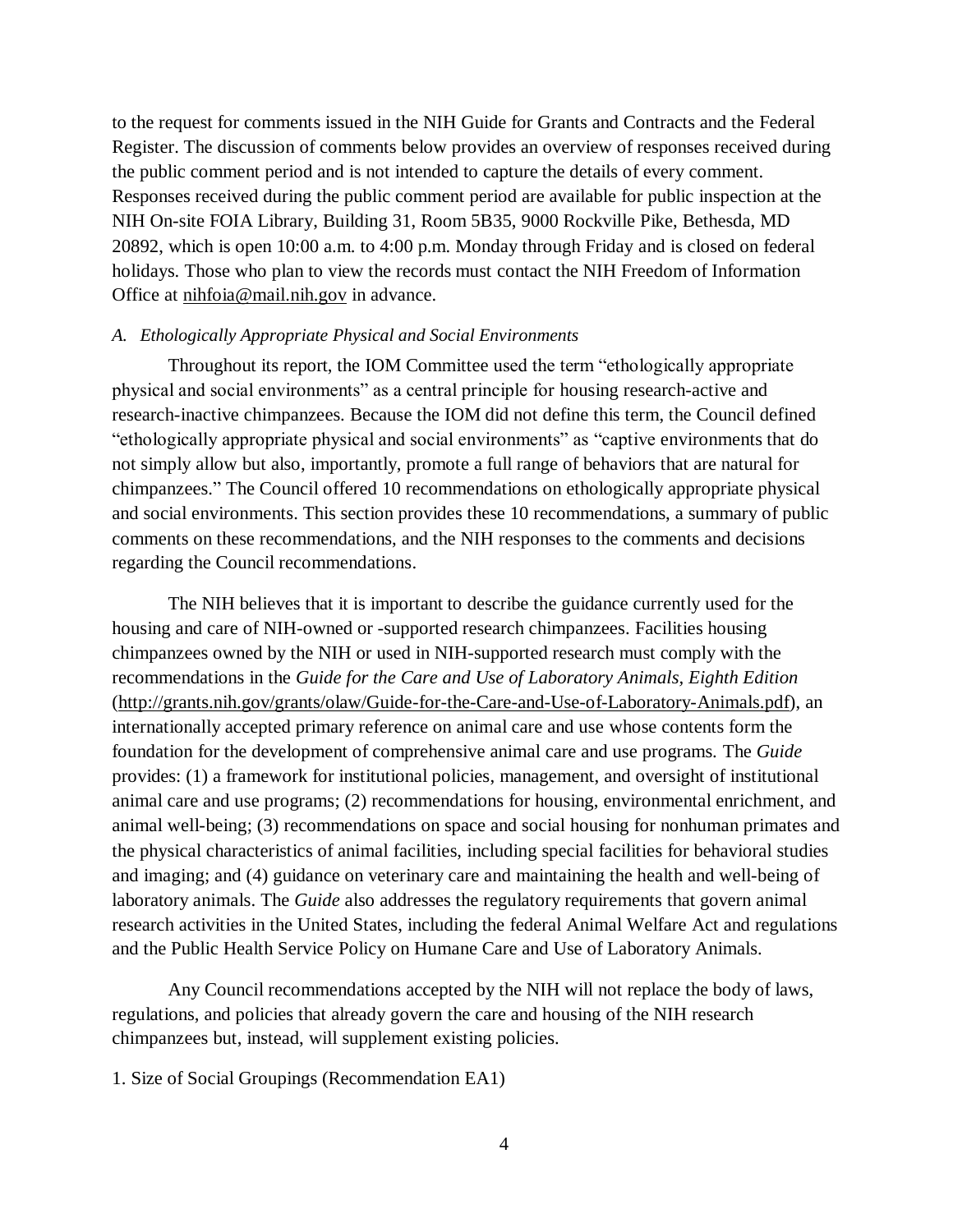Recommendation EA1 states: "Chimpanzees must have the opportunity to live in sufficiently large, complex, multi-male, multi-female social groupings, ideally consisting of at least 7 individuals. Unless dictated by clearly documented medical or social circumstances, no chimpanzee should be required to live alone for extended periods of time. Pairs, trios, and even small groups of 4 to 6 individuals do not provide the social complexity required to meet the social needs of this cognitively advanced species. When chimpanzees need to be housed in groupings that are smaller than ideal for longer than necessary, for example, during routine veterinary examinations or when they are introduced to a new social group, this need should be regularly reviewed and documented by a veterinarian\* and a primate behaviorist.

"\*In this context, the Working Group defines a "veterinarian" as a licensed, graduate veterinarian with demonstrated expertise in the clinical care and welfare of nonhuman primates (preferably chimpanzees) and who is directly responsible for the routine clinical care of the animal(s) in question."

*Comments:* A large number of commenters supported Recommendation EA1. Many believed that implementing this recommendation would enable facilities to replicate the social environments of chimpanzees in the wild or in sanctuaries. Others noted that ethologically appropriate housing conditions could make chimpanzees a more valuable research model and enhance the validity of results derived from research using them by enabling chimpanzees to express more fully species-appropriate behaviors.

Other commenters expressed concern that the Council recommended arbitrary standards instead of recommending housing conditions that target such outcomes as chimpanzee physical and mental well-being. For example, a number of commenters noted that elderly or infirm chimpanzees might benefit from long-term housing in smaller groups to accommodate their individual medical or social needs.

A large number of commenters favored social groups of at least 7 chimpanzees, with rare exceptions for single or pair housing. Some stated that 7 chimpanzees might be too few for a social group and recommended that group sizes be similar to those in the wild, which, according to commenters, include more than 7 chimpanzees. Other commenters supported the recommendation to house chimpanzees in groups of at least 7 members in theory but indicated that captive chimpanzees might not have the complete set of social skills needed to function safely in larger groups.

A few commenters questioned the scientific basis for the recommended group size of at least 7 animals. Some stated that the average party size of wild chimpanzee groups is more than 7 members. Others pointed to studies that document group sizes as small as 3 or 4 members and recommended that the NIH determine group size based on individual chimpanzee behavioral characteristics, existing social group composition and compatibility, and the professional judgment of chimpanzee behaviorists or veterinarians familiar with the animals. These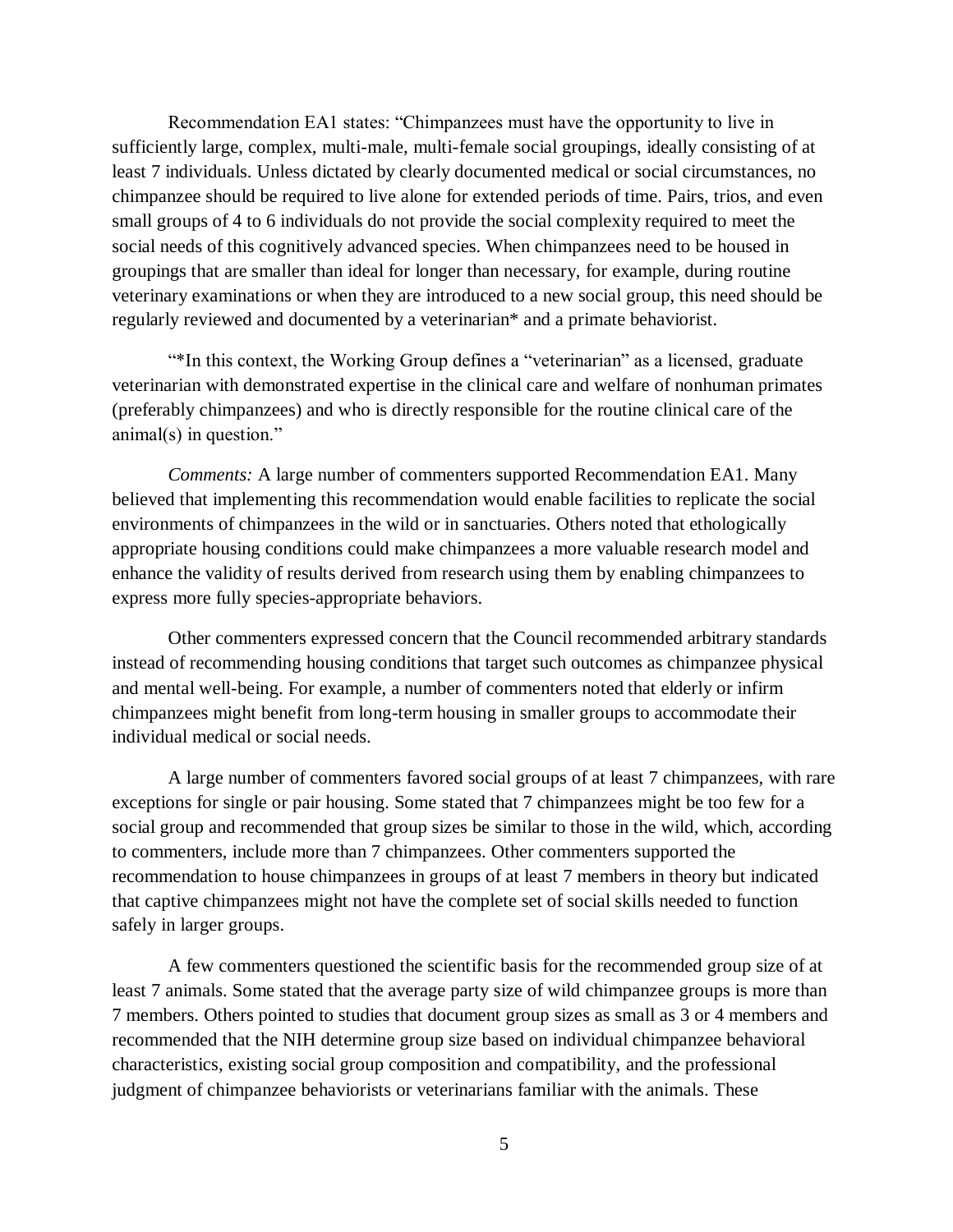commenters agreed on the importance of achieving a balance between the needs of social groupings and individual chimpanzees. Some commenters did not support the recommendation to house chimpanzees in social groups that have fewer than 7 animals under certain circumstances, even with proper documentation of the need for such conditions by a veterinarian and primate behaviorist. These commenters wanted more details concerning the "clearly documented medical or social circumstances" and "extended periods of time" that would warrant smaller group sizes. Others stated that research chimpanzees should never be housed singly or in pairs or should never be housed in such conditions for more than a week. It was also suggested that veterinarians are not sufficiently sensitive to chimpanzees' psychological needs to assess their suitability for group versus individual housing. A few commenters recommended requiring consultation with a behavioral primatologist to determine whether a plan to house chimpanzees singly or in pairs is appropriate. Others wondered why the Council defined "veterinarian" but not "primate behaviorist" and suggested that the NIH define this term.

*Response*: The NIH accepts Recommendation EA1. We agree that chimpanzees should have the opportunity to live in sufficiently large and complex groups of 7 chimpanzees or more. Unless compelling factors prevent social housing, the chimpanzees owned or supported by the NIH already live in compatible social groups of varying sizes depending on the individual chimpanzee characteristics, the facility, and the nature of the research conducted, if any. We also believe that housing chimpanzees in larger groups has the potential to offer greater social complexity and more environmental stimuli than housing them in smaller groups. At the same time, the agency believes that chimpanzee facilities should evaluate individual chimpanzees to determine their suitability for successful integration into larger social groups. We agree with the Council recommendation that facility staff knowledgeable about chimpanzee well-being (i.e., veterinarians and primate behaviorists) are well-positioned to determine a chimpanzee's suitability for group versus single housing based on that chimpanzee's best interests. The agency disagrees with the comment that veterinarians are not sufficiently sensitive to chimpanzees' psychological needs to make such determinations.

The NIH believes that the recommendation is sufficiently flexible and permits facilities to adjust the sizes of research chimpanzee social groups as necessary, as long as these facilities support any downward adjustments with proper documentation and regular reviews by a veterinarian and a primate behaviorist. Experts in chimpanzee well-being, such as primate behaviorists and veterinarians, currently use their professional judgment to balance the needs of individual chimpanzees with those of chimpanzee social groups. The agency expects that facilities will continue to do so.

In the context of this recommendation, the NIH defines a "primate beh aviorist" to include a behavioral scientist knowledgeable in primate behavior and socialization requirements.

2. Primary Living Space and Climbing Height (Recommendations EA2 and EA4)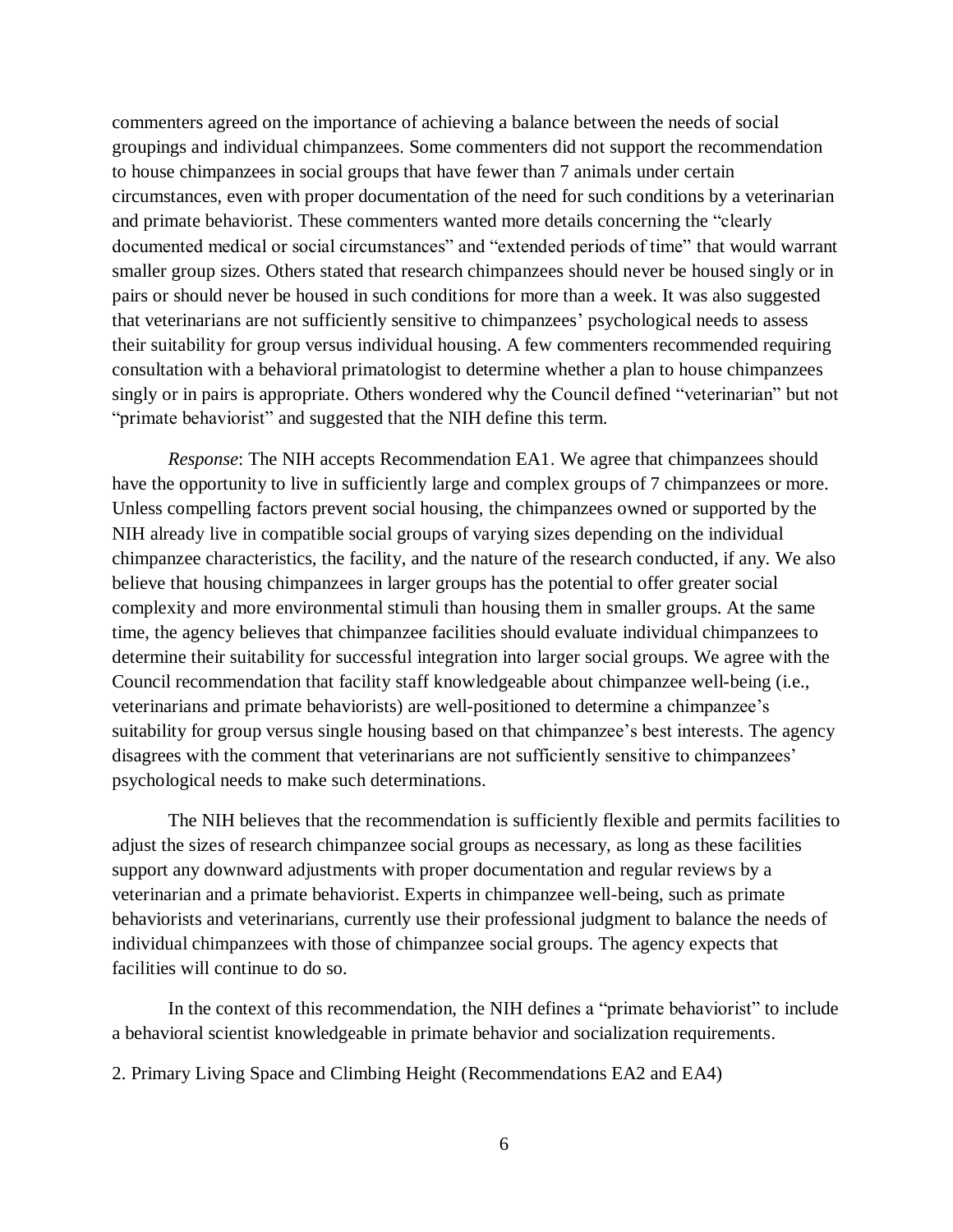Recommendation EA2 states: "The density of the primary living space of chimpanzees should be at least 1,000 ft<sup>2</sup> (93 m<sup>2</sup>) per individual. Therefore, the minimum outdoor enclosure size for a group of 7 animals should be 7,000  $\text{ft}^2$  (651 m<sup>2</sup>)."

*Comments:* A large number of commenters who discussed Recommendation EA2 supported this recommendation. Some commenters emphasized that the amount of space recommended is the minimum area needed, and larger enclosures that more closely replicate the amount of space available to chimpanzees in the wild (suggestions ranged from 2,000  $\text{ft}^2$  to several acres) are preferable. Other commenters encouraged the NIH to identify data in the scientific literature on the appropriate area for chimpanzee housing.

In contrast, several commenters argued that the recommended 1,000  $\text{ft}^2$  area is arbitrary and unnecessary, is not based on or is contrary to the published literature, and does not accurately reflect the opinions of some of the experts consulted by the Council Working Group. Several commenters pointed out that certain publications cited by the Council Working Group pertain to gorillas or to spaces smaller than  $1,000 \text{ ft}^2$ . In the absence of sufficient supporting scientific evidence, these commenters did not believe that larger housing environments would improve chimpanzee well-being. Others suggested that rather than establishing minimum space requirements, the NIH should consider the complexity and quality of the environment, including the opportunity for chimpanzees to take temporary refuge from other members of their group.

Commenters also expressed concerns about whether any facility could meet the proposed space recommendation; some asserted that the federal sanctuary system does not provide this amount of space to all of its chimpanzees. In general, these commenters were concerned that the recommendation would set a bar that is too high for research facilities to meet as a way to ban the use of chimpanzees in NIH-supported research. A suggestion was that research facilities might satisfy this recommendation by rotating chimpanzees between smaller and larger enclosures every few weeks.

Several commenters, including some who supported the recommendations on ethologically appropriate environments and some who did not, were concerned about the construction costs for facilities to comply with the recommendation and the recommendation's inflexible specifications. A few commenters suggested tactics to minimize the costs of upgrading primate research facilities, including adapting current facilities so that they could be used as sanctuaries at a later time. Others suggested expanding the existing federal sanctuary system, arranging with other existing sanctuaries to house NIH-owned chimpanzees, or moving all NIHowned chimpanzees to privately owned locations rather than NIH-supported institutions.

*Response:* The NIH does not accept Recommendation EA2. Although the NIH agrees that sufficient square footage is needed for chimpanzees to travel, patrol, coexist in social groups of 7 or more members, and sometimes separate from others, the agency is concerned about the lack of scientific consensus on the recommended square footage and is especially concerned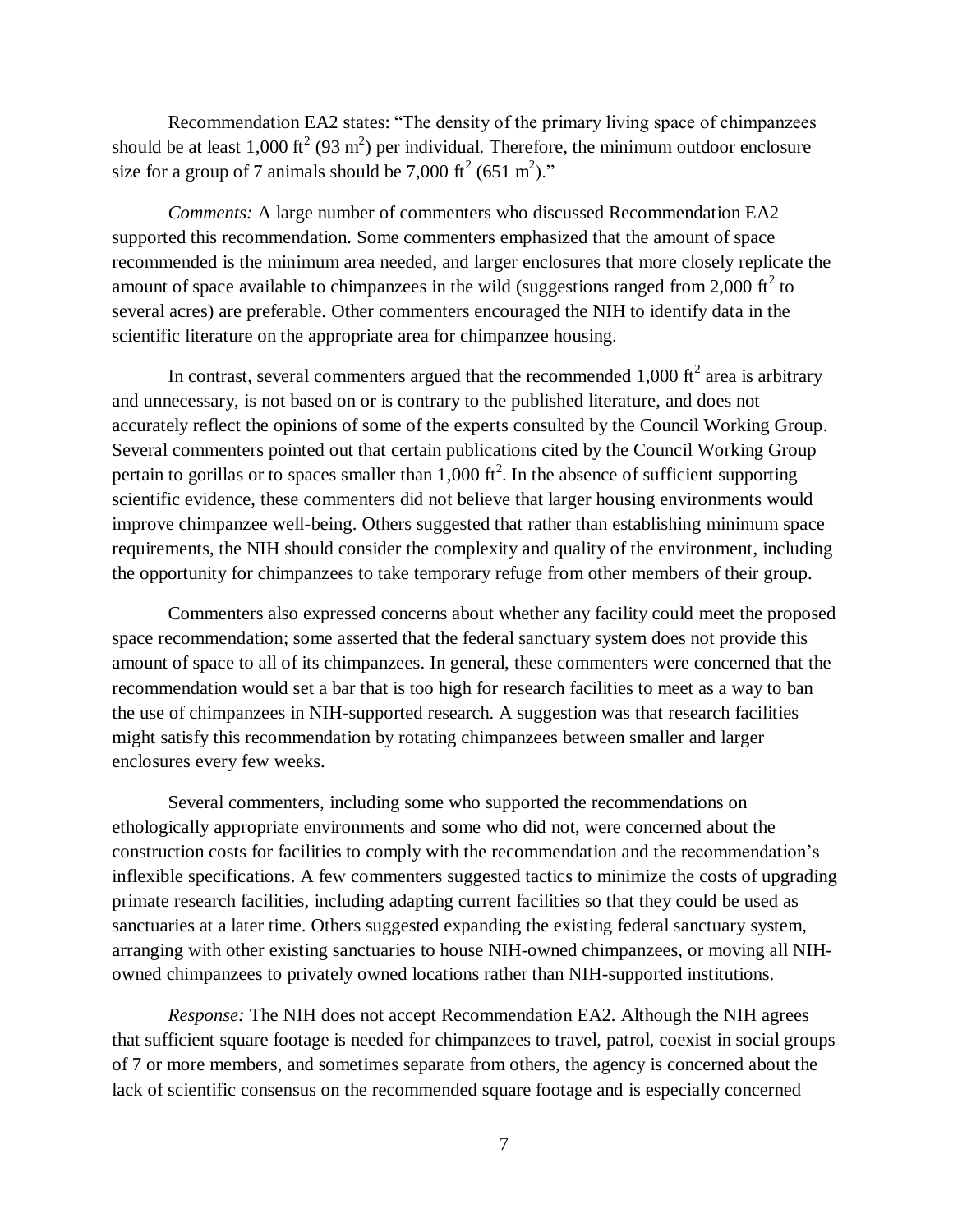about whether the published literature supports 1,000 ft<sup>2</sup> per chimpanzee. We agree that the scientific literature on ethologically appropriate physical and social environments for captive chimpanzees appears to be scant. However, determining the appropriate housing space density is important because, according to this recommendation, the amount of space should increase linearly with the number of chimpanzees housed in the area (see Recommendation EA2) and because spaces of this size might be costly to construct. We also note that the Association of Zoos and Aquariums (AZA) and the Global Federation of Animal Sanctuaries recommend space densities that differ from each other and from the one in Recommendation EA2. In addition, the area recommended by these other groups does not scale linearly with the number of chimpanzees.

We agree with commenters that constructing spaces offering  $1,000 \text{ ft}^2$  per chimpanzee might be difficult and costly and would likely require substantial government funding. We appreciate the examples given of alternative ways to provide the recommended square footage, such as rotating chimpanzees into larger enclosures on a regular basis, and other suggestions to conserve costs.

 We recognize the diligence of the Council Working Group in defining and recommending parameters for the new concept of "ethologically appropriate." However, because of concerns about the scientific basis for this recommendation and the expected costs of implementing it, the agency will review the space density requirements with respect to the promotion of species-appropriate behavior.

Recommendation EA4 states: "Chimpanzees should have the opportunity to climb at least 20 ft (6.1 m) vertically. Moreover, their environment must provide enough climbing opportunities and space to allow all members of larger groups to travel, feed, and rest in elevated spaces."

*Comments:* A large number of commenters who responded to this topic agreed with Recommendation EA4. A few commenters indicated that the NIH should provide natural climbing structures (e.g., trees) that allow more than 1 chimpanzee to climb or descend at the same time and to rest on multiple tiers of the structures. Others suggested that the NIH specify the types of climbing structures that facilities must provide (e.g., trees, playground equipment, ropes, and vines) and require facilities to place climbing structures far enough from walls to prevent chimpanzees from jumping out of open-air housing areas.

Other commenters expressed concern that this recommendation was too specific, research supporting the 20 ft climbing height is lacking, and the published literature cited by the Council Working Group supports structures that are closer to 10 ft than 20 ft high. Others noted that the ideal climbing height should depend on the habitat, which varies among chimpanzees in the wild (i.e., forest-dwelling chimpanzees spend more time off the ground tha n those living in savanna or woodland environments). These commenters and others encouraged the NIH to require facilities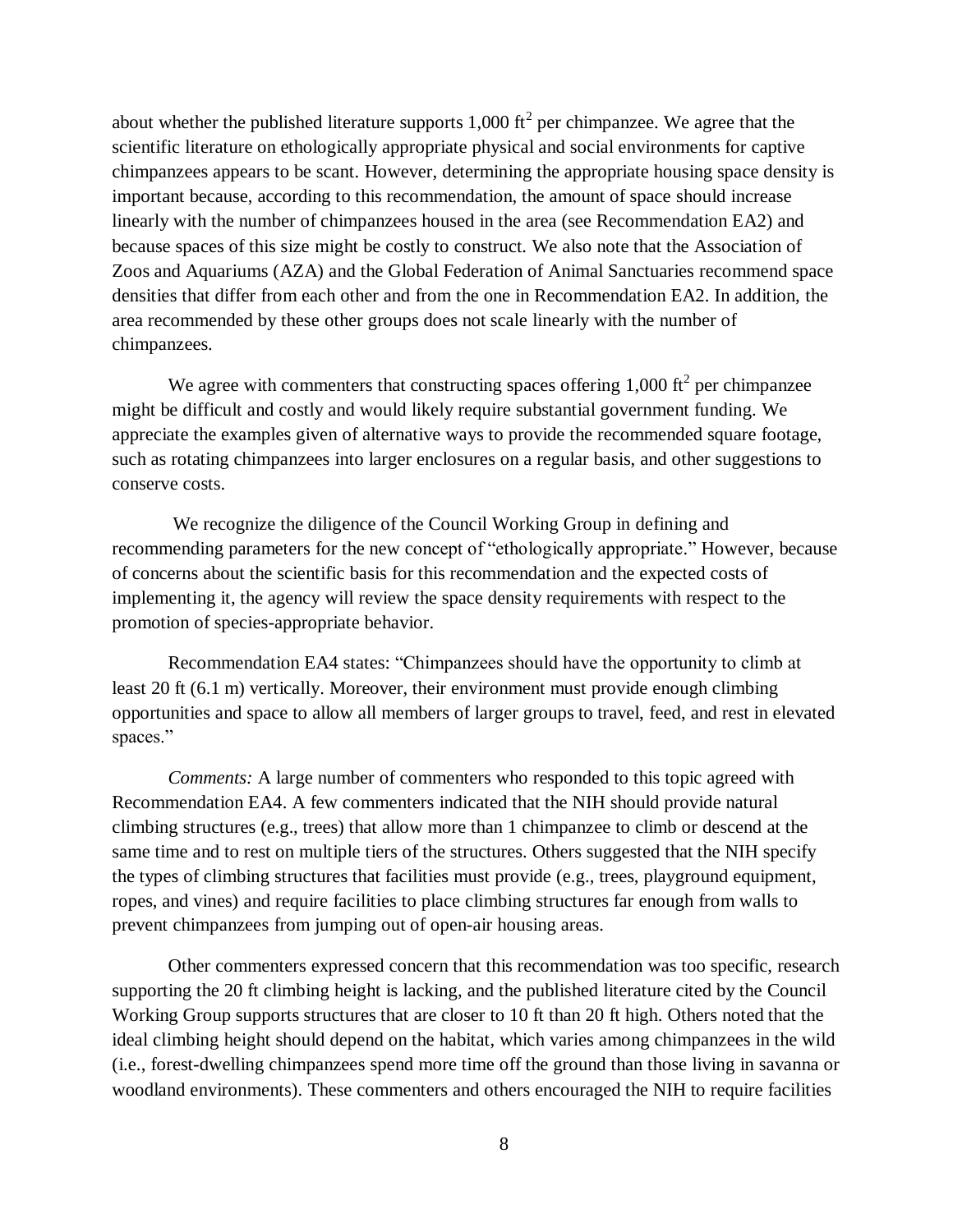to provide climbing opportunities that promote species-specific behavior and accommodate the needs of individual chimpanzees, including physically challenged chimpanzees that require lower structures, rather than attempting to replicate specific aspects of forested environments.

*Response:* The NIH accepts Recommendation EA4. The recommended structures offer environmental complexity and encourage species-appropriate behaviors, including foraging, nesting, ranging, interacting, exercising, and separating from social groups. The NIH disagrees with commenters' suggestion to reduce or remove the recommended climbing height or not to require facilities to provide climbing opportunities. Although some chimpanzees in savanna or woodland environments might not have access to natural structures that are 20 ft high, implementing this recommendation will provide opportunities for species-appropriate behavior, environmental complexity, and interacting with or separating from group members. The agency notes that some facilities already offer apparatus that is at least 20 ft high for certain populations of captive chimpanzees.

## 3. Environmental Complexity, Nutrition, and Enrichment (Recommendations EA3, EA5–7)

Recommendation EA3 states: "Chimpanzees must be housed in environments that provide outdoor access year round. They should have access to natural substrates, such as grass, dirt, and mulch, to enhance environmental complexity."

*Comments:* A large number of commenters on Recommendation EA3 agreed with it or stated that its provisions serve as minimum requirements. Many indicated that natural substrates mimic wild conditions. A suggestion was to conduct research on the optimal composition of the natural substrates. Others indicated that using more durable synthetic materials instead of natural substrates could enhance environmental complexity.

Some commenters believed that the recommendation does not adequately address key elements of chimpanzees' natural environment, including trees, rocks, fresh water, and structures for exercise. Others argued that the NIH should also require facilities to provide shelter from the outdoors, access to sleeping dens, and the freedom to move to and from an indoor enclosure. Some noted that chimpanzees accustomed to artificial substrates, such as concrete floors, might not be comfortable with natural substrates and might need an acclimation period to become accustomed to the new environment. A few commenters wondered why the Council Working Group did not recommend dome-type structures, noting that the IOM Committee had described these structures as ethologically appropriate. Others expressed concern that this recommendation prohibits the use of synthetic structures and material.

*Response:* The NIH accepts Recommendation EA3 and believes that research chimpanzees need year-round access to natural substrates and the outdoors to enhance their environmental complexity. We believe that the recommendation does n ot need to list all possible natural substrates because such a list could not be exhaustive and would be unnecessarily prescriptive. We do not interpret the recommendation as precluding the use of synthetic materials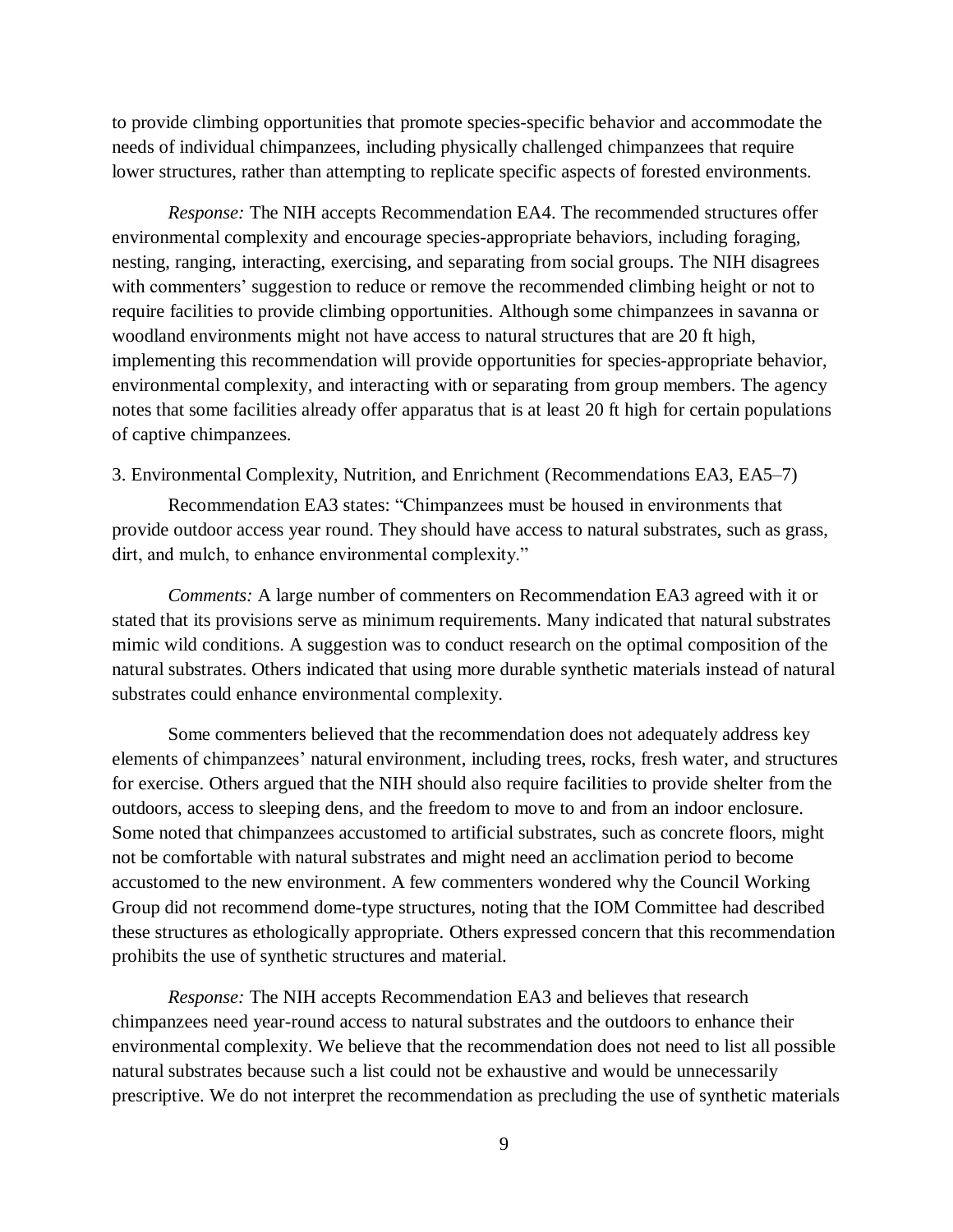(e.g., non-natural flooring) and structures (e.g., geodesic domes) but, instead, as ensuring that chimpanzees have access to various natural substrates intended to enhance their environment. The agency believes that Recommendation EA3 does not prevent facilities from accommodating the needs of chimpanzees that are accustomed to concrete flooring and have had limited prior exposure to natural substrates.

The NIH interprets this recommendation as calling for outdoor access without excluding the provision of indoor space. The NIH already requires facilities housing NIH research chimpanzees to comply with the *Guide for the Care and Use of Laboratory Animals, Eighth Edition* [\(http://grants.nih.gov/grants/olaw/Guide-for-the-Care-and-Use-of-Laboratory-](http://grants.nih.gov/grants/olaw/Guide-for-the-Care-and-Use-of-Laboratory-Animals.pdf)[Animals.pdf\)](http://grants.nih.gov/grants/olaw/Guide-for-the-Care-and-Use-of-Laboratory-Animals.pdf) and the federal Animal Welfare Act and regulations. These standards require that facilities provide appropriate sheltered housing facilities necessary to protect the animals from extreme weather and to provide for their health and well-being.

Recommendation EA5 states: "Progressive and ethologically appropriate management of chimpanzees must include provision of foraging opportunities and of diets that are varied, nutritious, and challenging to obtain and process."

*Comments:* Commenters generally supported Recommendation EA5. However, some commenters believed that the NIH should specify the frequency of feeding and types of food that facilities must provide, require facilities to feed chimpanzees a diet that is natural or tailored to their health needs, and make all necessary nutrients available. Others recommended specific strategies for ensuring that chimpanzees are challenged when they collect food.

*Response:* The NIH accepts Recommendation EA5 and disagrees with the requested changes to this recommendation. We believe that dictating types of food, nutrients, feeding modalities, and feeding frequency for research chimpanzees would be overly prescriptive. Facilities that house research chimpanzees are in the best position to understand the specific health and dietary needs and preferences of the chimpanzees they house.

Recommendation EA6 states: "Chimpanzees must be provided with materials to construct new nests on a daily basis."

*Comments:* A large number of commenters who responded to this topic agreed with this recommendation. Some believed that the NIH should specify the types of materials that facilities should make available and the need to refresh these materials daily. Some identified the types of nesting materials, both natural and synthetic (e.g., blankets, newspaper, and other nondurable, nontoxic substances), that facilities should provide. A suggestion was that the NIH implement this recommendation only for chimpanzees that live primarily indoors because providing new, daily nesting materials would be unnecessary for chimpanzees with unlimited outdoor access. Others were concerned that the costs of materials and staff time required to provide new nesting materials daily would be prohibitive for facilities. Some commenter s argued that some of the references cited to support this recommendation focused on other nonhuman primates (not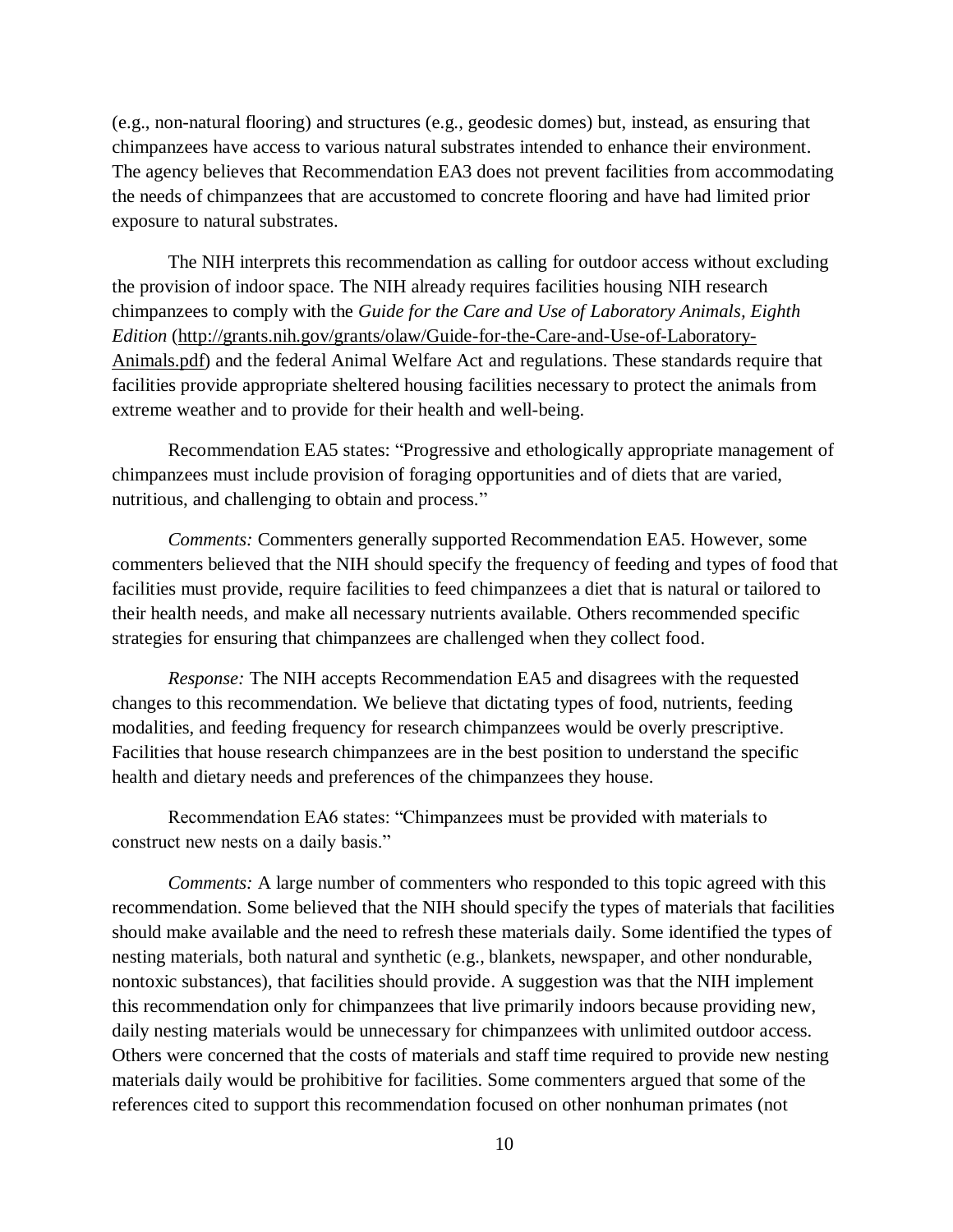chimpanzees) or did not mention nesting and that one reference was to a study in which a facility provided nesting materials daily for only a few days and not on a long-term basis. Others recommended that the types of nesting materials that are appropriate for captive chimpanzees be determined by research.

*Response:* The NIH accepts Recommendation EA6. We disagree with commenters' suggestion to specify the types of materials that facilities must provide for nest construction or to require the daily provision of fresh materials. Research chimpanzee facilities are in the best position to gauge the kinds of nesting materials preferred by their chimpanzees and when these materials need to be refreshed or supplemented. Facilities that offer unlimited access to an outdoor environment that makes nest-building materials (e.g., trees, foliage, and grasses) readily available might already satisfy this recommendation. The NIH does not believe that research to determine the appropriate types of nesting materials for captive chimpanzees needs to be conducted and published before the NIH accepts this recommendation; doing so would unnecessarily delay the recommendation's implementation.

Recommendation EA7 states: "The environmental enrichment program developed for chimpanzees must provide relevant opportunities for choice and self-determination."

*Comments:* A large number of commenters who responded to this topic strongly supported this recommendation as a way to ensure both the complexity of the captive environment and chimpanzees' ability to exercise volition with respect to activity, social groupings, and other opportunities. A suggestion was to revise the wording of Recommendation EA7 to remove "self-determination" and provide more specifics on the choices that chimpanzees should be able to exercise, such as to select their social groups. It was noted that chimpanzee experts could help refine this recommendation to include, for example, a list of possible enrichment activities, such as puzzles, games, devices for retrieving foods, and perhaps touchscreen technologies, which might also be useful for certain types of noninvasive behavioral research. Another suggestion was for the NIH to implement this recommendation to the fullest extent possible without compromising human safety.

*Response:* The NIH accepts Recommendation EA7. We do not believe that the recommendation requires additional specificity because this could have the unintended consequence of omitting important activities or opportunities that would otherwise satisfy this recommendation.

## 4. Management (Recommendations EA8–EA10)

Recommendation EA8 states: "Chimpanzee management staff must include experienced and trained behaviorists, animal trainers, and enrichment specialists to foster positive human– animal relationships and provide cognitive stimulation. Given the importance of trainer/animal ratios in maintaining trained behaviors, a chimpanzee populatio n of 50 should have at least 2 dedicated staff members with this type of expertise. Positive reinforcement training is the only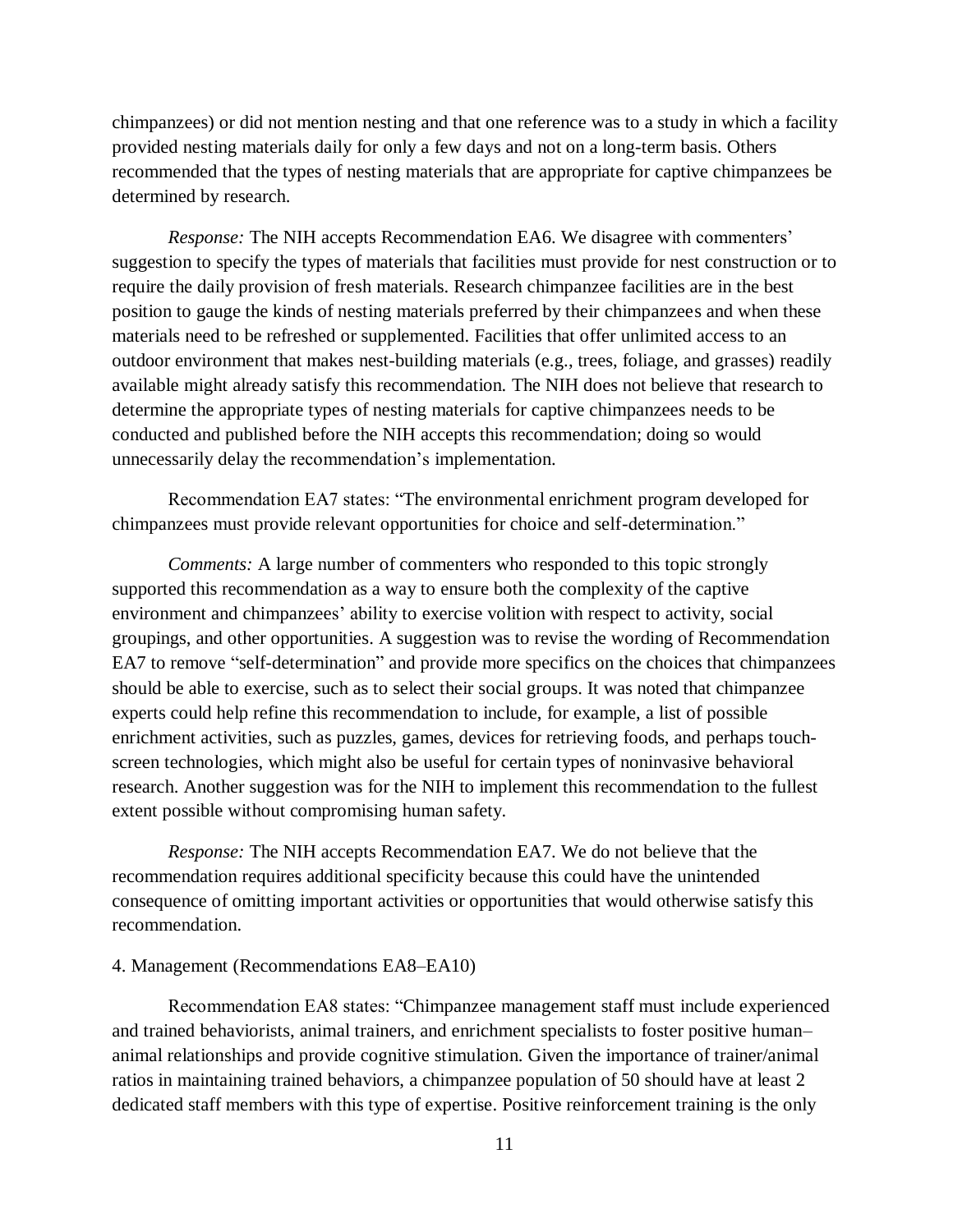acceptable method of modifying behaviors to facilitate animal care and fulfillment of management needs. Training plans should be developed for each animal, and progress toward achieving established benchmarks should be documented."

*Comments:* A large number of commenters agreed with Recommendation EA8. Agreement was almost uniform concerning the use of positive reinforcement for the stated purposes. However, a few commenters disagreed that positive reinforcement training alone would be sufficient for the stated purposes and suggested permitting the use of operant conditioning training and the use of timeouts, for example, to help modify behaviors that cannot be modified through positive reinforcement.

Others raised several additional concerns. Some suggested that the NIH specify the qualifications of the behaviorists mentioned in the recommendation, including an advanced degree (e.g., a Ph.D.) with several years of experience and/or experience with chimpanzees in both the wild and captivity. Suggestions for staff recruitment and retention included creating a chimpanzee husbandry internship, developing retention incentives for trained staff to minimize turnover, and having senior staff members mentor new employees. Another recommendation was that facilities conduct background checks to ensure that applicants for jobs at chimpanzee facilities have not violated laws, such as the federal Animal Welfare Act and regulations or NIH policies. Other commenters believed that 2 staff members would not be sufficient to care for 50 research chimpanzees and that the ratio should be increased (e.g., to 4 or 5 trained staff members for 50 research chimpanzees) to prevent excessive staff workloads. Another suggestion, based on the commenters' experience or opinion that the published literature does not support a specific staff-to-chimpanzee ratio, was that the NIH determine its staffing requirements for research chimpanzee facilities based on a performance outcome. Others expressed concern about the availability of funding to implement this recommendation.

*Response:* The NIH accepts Recommendation EA8. We believe that personnel working with NIH-owned and -supported research chimpanzees must include experienced and trained behaviorists and enrichment specialists to foster positive human–animal relationships and provide cognitive stimulation. Facilities that house and care for NIH-owned and -supported chimpanzees currently offer a level of staffing and expertise that is similar to the recommended level. Likewise, research facilities commonly use positive reinforcement training to habituate chimpanzees to husbandry and experimental procedures. The *Guide for the Care and Use of Laboratory Animals, Eighth Edition* [\(http://grants.nih.gov/grants/olaw/Guide-for-the-Care-and-](http://grants.nih.gov/grants/olaw/Guide-for-the-Care-and-Use-of-Laboratory-Animals.pdf)[Use-of-Laboratory-Animals.pdf\)](http://grants.nih.gov/grants/olaw/Guide-for-the-Care-and-Use-of-Laboratory-Animals.pdf) and the federal Animal Welfare Act and regulations allow facilities to set performance standards to address the psychological well-being of chimpanzees.

Recommendation EA9 states: "All personnel working with chimpanzees must receive training in core institutional values promoting psychological and be havioral well-being of chimpanzees in their care. These institutional core values should be publicly accessible."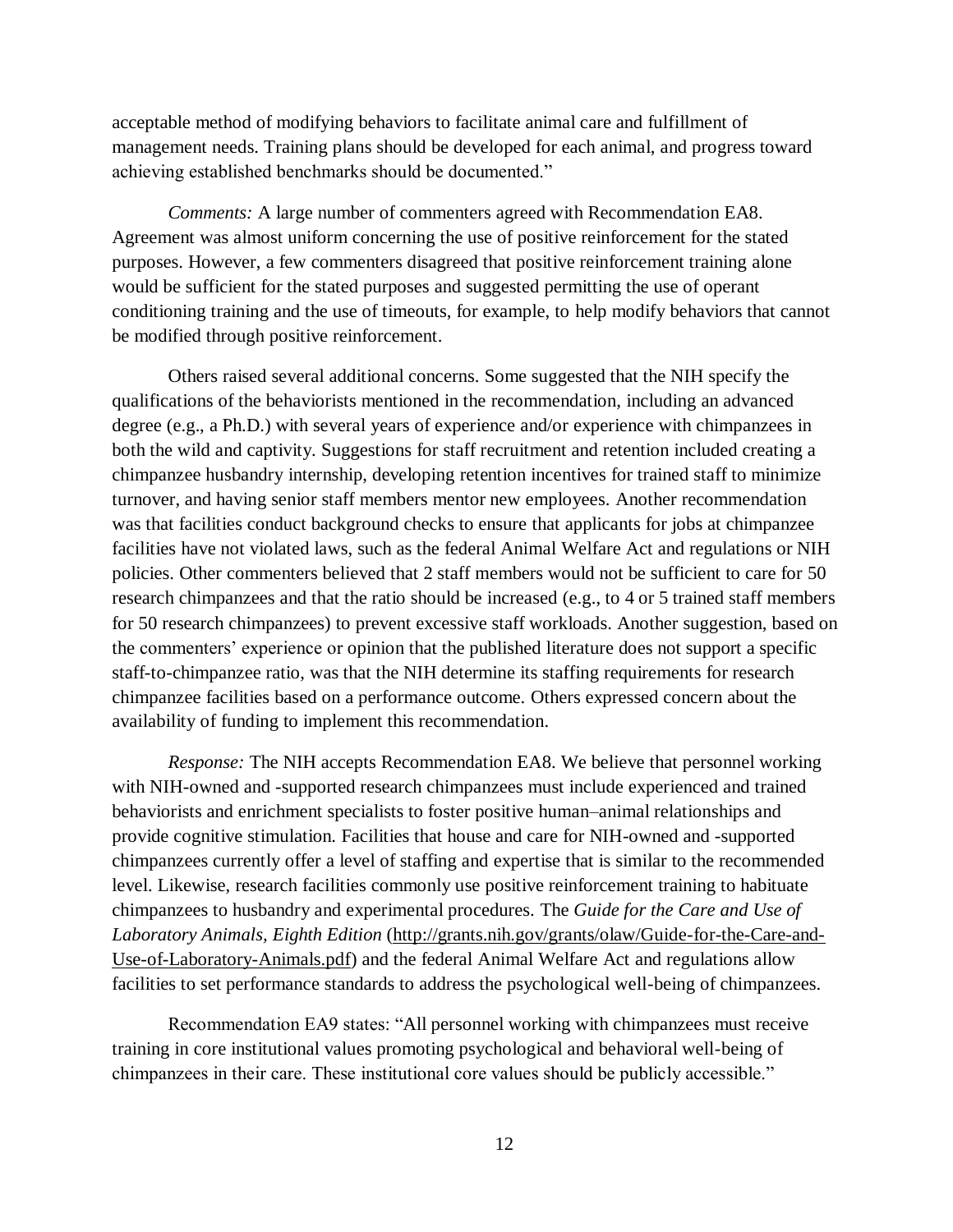*Comments:* A large number of commenters agreed that all personnel working with chimpanzees must be trained in values promoting chimpanzee well-being. Some suggested that individuals working with chimpanzees have both training and experience in working with chimpanzees. Others expressed the concern that the recommendation does not address the need to monitor compliance with these values, such as through the use of cameras and NIH audits. Some commenters suggested credentials that trainers should have and noted the importance of ensuring that all staff members have received all required human vaccinations.

*Response:* The NIH accepts Recommendation EA9. We believe that personnel working with NIH-owned and -supported research chimpanzees must receive training in institutional values that promote the psychological and behavioral well-being of chimpanzees. Facilities that house and care for NIH-owned and -supported research chimpanzees provide such training, and the agency expects this practice to continue. We disagree with those who suggested that the recommendation specify the credentials that trainers must have. Individual institutions are sufficiently knowledgeable about and capable of designing staff training programs that promote their core values. The NIH also notes that the *Guide for the Care and Use of Laboratory Animals, Eighth Edition* has established training and vaccination requirements for personnel working with chimpanzees [\(http://grants.nih.gov/grants/olaw/Guide-for-the-Care-and-Use-of-](http://grants.nih.gov/grants/olaw/Guide-for-the-Care-and-Use-of-Laboratory-Animals.pdf)[Laboratory-Animals.pdf\)](http://grants.nih.gov/grants/olaw/Guide-for-the-Care-and-Use-of-Laboratory-Animals.pdf). The agency believes that each facility should have the discretion to decide whether to use cameras or other compliance-monitoring methods. We discuss the NIH's role in enforcing the accepted recommendations in the "Other Comments" section at the end of this document.

Recommendation EA10 states: "Chimpanzee records must document detailed individual animal social, physical, behavioral, and psychological requirements and these requirements should be used to design appropriate individualized chimpanzee management in the captive research environment."

*Comments:* A large number of commenters strongly agreed with Recommendation EA10. Several gave examples of the types of information that facilities should collect or suggested expanding the recommendation to specify the frequency of documentation and record reviews, the types of observations to be recorded, and the qualifications of individuals who conduct these reviews. Public access to these records was also requested. In addition, a few argued that because humans cannot know the psychological requirements of individual chimpanzees, the recommendation should not mention these requirements.

*Response:* The NIH accepts Recommendation EA10. Facilities that house and care for NIH-owned or -supported research chimpanzees keep and use documentation on the chimpanzees' needs and welfare to satisfy accreditation and existing federal requirements. The NIH expects these facilities to continue this practice. We disagree with the suggestion to remove the mention of chimpanzees' psychological requirements from this r ecommendation. As discussed in the agency's response to Recommendation EA9, the training for personnel working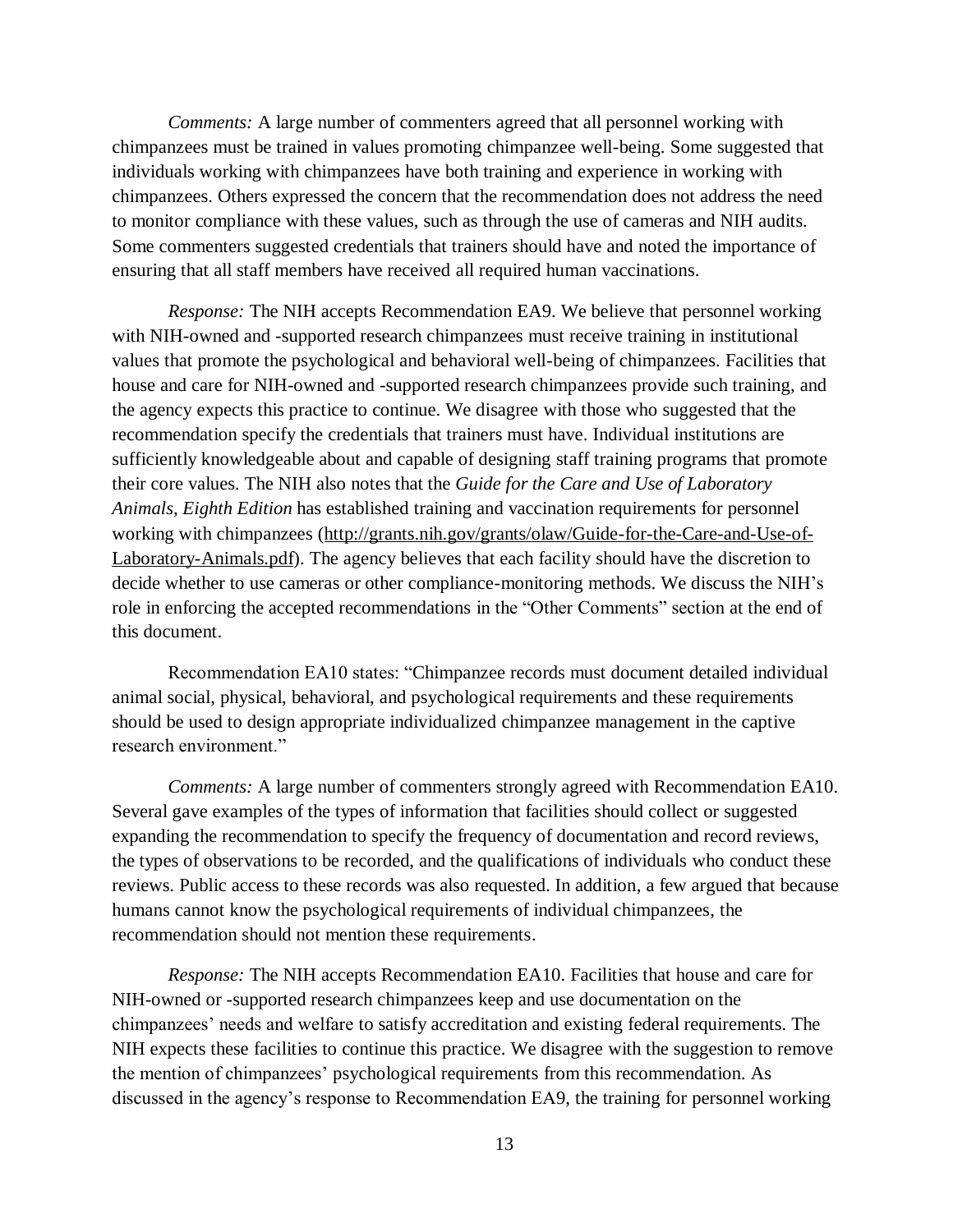with research chimpanzees should include an emphasis on chimpanzees' psychological wellbeing to prepare staff to keep proper records. Similarly, the agency disagrees with the suggestion to specify the types of documentation that facilities must retain, the information they must capture, and the qualifications of staff who review the records. Facilities that house and care for NIH-owned and -supported research chimpanzees are required to keep records on the chimpanzee colonies pursuant to existing laws, regulations, and policies. The *Guide for the Care and Use of Laboratory Animals, Eighth Edition* [\(http://grants.nih.gov/grants/olaw/Guide-for-the-](http://grants.nih.gov/grants/olaw/Guide-for-the-Care-and-Use-of-Laboratory-Animals.pdf)[Care-and-Use-of-Laboratory-Animals.pdf\)](http://grants.nih.gov/grants/olaw/Guide-for-the-Care-and-Use-of-Laboratory-Animals.pdf) and the federal Animal Welfare Act and regulations require facilities to keep records on the behavioral management of their chimpanzees. Restating these existing requirements in this recommendation would be unnecessarily duplicative.

## 5. Other Issues Related to Ethologically Appropriate Physical and Social Environments

*Comments:* Several commenters expressed concern that the recommendations apply only to research-active and research-inactive chimpanzees and not to other categories of NIH-owned chimpanzees (e.g., retired chimpanzees). Several recommended that the NIH require facilities housing NIH-supported chimpanzees to comply with the housing condition, enrichment, and training practices described in the AZA *Chimpanzee Care Manual* [\(http://www.aza.org/uploadedFiles/Animal\\_Care\\_and\\_Management/Husbandry,\\_Health,\\_and\\_W](http://www.aza.org/uploadedFiles/Animal_Care_and_Management/Husbandry,_Health,_and_Welfare/Husbandry_and_Animal_Care/ChimpanzeeCareManual2010.pdf) elfare/Husbandry and Animal Care/ChimpanzeeCareManual2010.pdf) or in scientific or other journals. Some commenters believed that the NIH should specify minimum veterinary care requirements to maximize chimpanzee welfare.

*Response:* The NIH clarifies that any implemented Council recommendations will apply to research-active and -inactive populations of chimpanzees owned or supported by the NIH and any research using them, irrespective of who funds it. The implemented recommendations will also apply to NIH-supported research using chimpanzees, regardless of whether the agency owns or supports these animals. The Council recommendations do not apply to chimpanzees that are retired or permanently ineligible for biomedical research.

The NIH appreciates the suggested references to aid in the care and behavioral management of NIH-owned or -supported chimpanzees. We believe that facilities that house research chimpanzees are sufficiently knowledgeable about the current literature, including the AZA *Chimpanzee Care Manual* used by zoos that house chimpanzees. The NIH also notes that the *Guide for the Care and Use of Laboratory Animals, Eighth Edition*

[\(http://grants.nih.gov/grants/olaw/Guide-for-the-Care-and-Use-of-Laboratory-Animals.pdf\)](http://grants.nih.gov/grants/olaw/Guide-for-the-Care-and-Use-of-Laboratory-Animals.pdf) and the federal Animal Welfare Act and regulations have requirements regarding veterinary care for nonhuman primates, including chimpanzees.

*B. Size and Placement of Research-Active and Research-Inactive Po pulations of NIH-Owned NIH-Supported Chimpanzees and*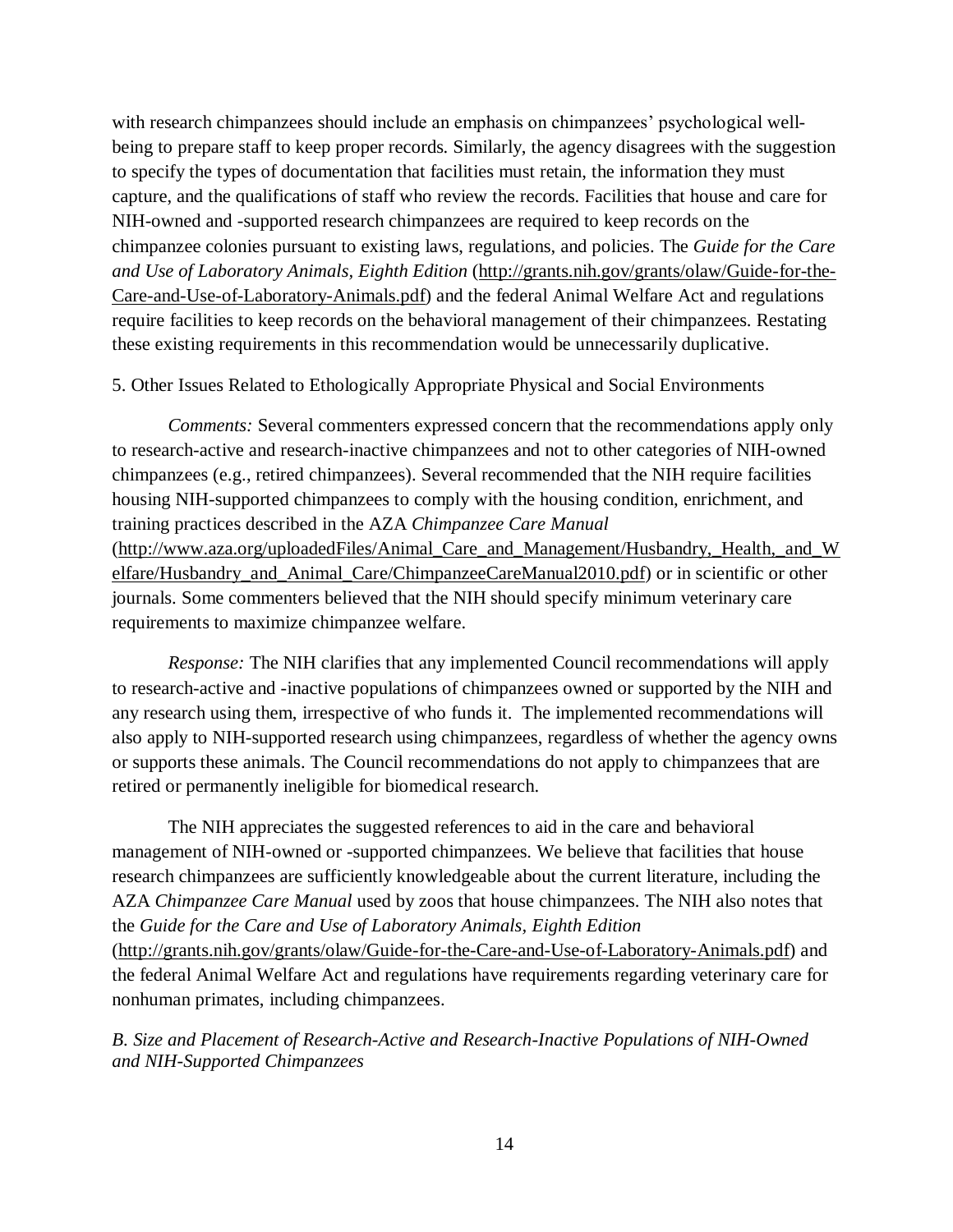The Council provided 9 recommendations on the size and placement of research-active and research-inactive populations of NIH-owned and -supported research chimpanzees in the context of the IOM Committee's recommendations. The Council based these recommendations, in part, on the number of chimpanzees used in NIH-supported projects. Below are the recommendations on this topic, a summary of public comments on these recommendations, and the agency's response to these comments and decisions regarding the Council recommendations.

## 1. Chimpanzee Retirement (Recommendation SP1)

Recommendation SP1 states: "The majority of NIH-owned chimpanzees should be designated for retirement and transferred to the federal sanctuary system. Planning should start immediately to expand current facilities to accommodate these chimpanzees. The federal sanctuary system is the most species-appropriate environment currently available and thus is the preferred environment for long-term housing of chimpanzees no longer required for research."

*Comments:* Many commenters agreed with this recommendation, although most endorsed the retirement of all chimpanzees and not just a majority. Furthermore, a large number of commenters agreed that the federal sanctuary system is the most species-appropriate environment and should be expanded to accommodate the chimpanzees currently used in research. Another suggestion was that the federal sanctuary be subject to regulations to ensure the well-being of the research chimpanzees.

Others questioned the quality of care provided by sanctuaries or found the recommendation vague. In addition, a concern was that sanctuaries do not provide an appropriate level of care for research chimpanzees that have health conditions. Other commenters suggested that the NIH consider moving chimpanzees to sanctuaries, including sanctuaries that are not part of the federal sanctuary system, as long as they satisfy applicable standard of care requirements, such as those followed by members of the North American Primate Sanctuary Alliance or required for accreditation by the Global Federation of Animal Sanctuaries.

A few commenters did not agree with the recommendation, partly because the Council Working Group presented no evidence that the federal sanctuary system is the "most speciesappropriate environment" for research chimpanzees.

The need to fund chimpanzee retirement was a common theme in many comments on Recommendation SP1. Several commenters suggested asking Congress and other entities to allocate the funds necessary to construct additional sanctuary space for research chimpanzees. Others stated that cost should not be a factor in deciding whether to retire additional chimpanzees. It was also noted that the funding limits of the Chimpanzee Health Improvement Maintenance and Protection (CHIMP) Act of 2000—the law that authorizes the NIH to establish and maintain a system of sanctuaries for the lifetime care of chimpanzee s no longer needed for research—could affect the agency's decisions about retiring chimpanzees no longer needed for research.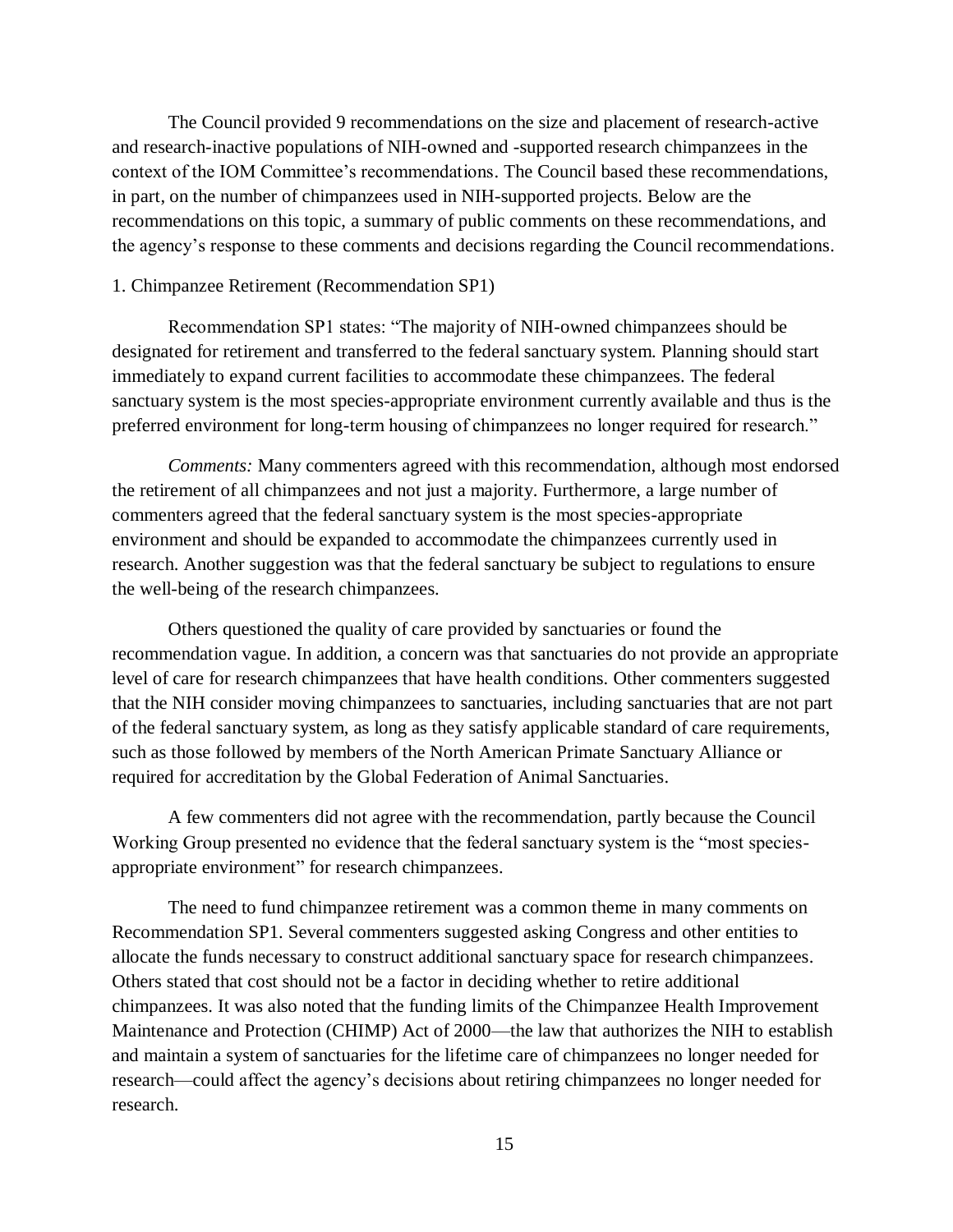*Response:* The NIH partially accepts SP1 and intends to implement the following: "Subject to the availability of additional sanctuary space and the elimination of funding restrictions on the federal sanctuary system imposed by the CHIMP Act, the majority of NIHowned chimpanzees will be designated for retirement and transferred to the federal sanctuary system. Planning to expand current facilities to accommodate the additional chimpanzees will continue once the funding restrictions have been eliminated."

We agree that the majority of chimpanzees that the NIH owns could be eligible for retirement, but the federal sanctuary system needs additional capacity. Although the federal sanctuary system plans to use private funding to construct additional space to house chimpanzees from the New Iberia Research Center, these new areas will not be sufficient to accommodate the majority of NIH-owned chimpanzees that the Council recommended retiring. The NIH is currently unable to fund expansion of the sanctuary due to funding limitations in the CHIMP Act.

The NIH believes that adding standards to Recommendation SP1 or specifying the nature of the veterinary care that sanctuaries provide would be unnecessarily duplicative. The standards of care for chimpanzees held in the federally supported sanctuary system (42 CFR Part 9), which have been in effect since October 2008, govern the facilities that have contracts or subcontracts with the federal government to operate the federally supported chimpanzee sanctuary system. In addition, these regulations and the standards in the *Guide for the Care and Use of Laboratory Animals, Eighth Edition* [\(http://grants.nih.gov/grants/olaw/Guide-for-the-Care-and-Use-of-](http://grants.nih.gov/grants/olaw/Guide-for-the-Care-and-Use-of-Laboratory-Animals.pdf)[Laboratory-Animals.pdf\)](http://grants.nih.gov/grants/olaw/Guide-for-the-Care-and-Use-of-Laboratory-Animals.pdf) govern the veterinary care of chimpanzees in the federal sanctuary system.

Because of funding limitations and the lack of available space in the federal sanctuary system to house additional chimpanzees, the NIH is not in a position to implement Recommendation SP1. Instead, the agency agrees with the recommendation subject to the availability of additional sanctuary space and the elimination of funding restrictions so that the agency can provide additional funding to the federal sanctuary system.

## 2. Maintaining 50 Chimpanzees for Research (Recommendations SP2 and SP3)

Recommendation SP2 states: "A small population of chimpanzees should be maintained for future potential research that meets the IOM principles and criteria. Based on an assessment of current research protocols and interviews with content experts and current research facility administrators, this colony is estimated to require approximately 50 chimpanzees. The size and placement of this colony should be reassessed on a frequent basis (approximately every 5 years) to ensure that such a colony is still actually needed and that the animals are not overused."

*Comments:* A large number of commenters strongly disagreed with Recommendation SP2, asserting that no chimpanzees should be retained for future research that meets the IOM principles and criteria and/or that chimpanzees might be needed for noninvasive research only.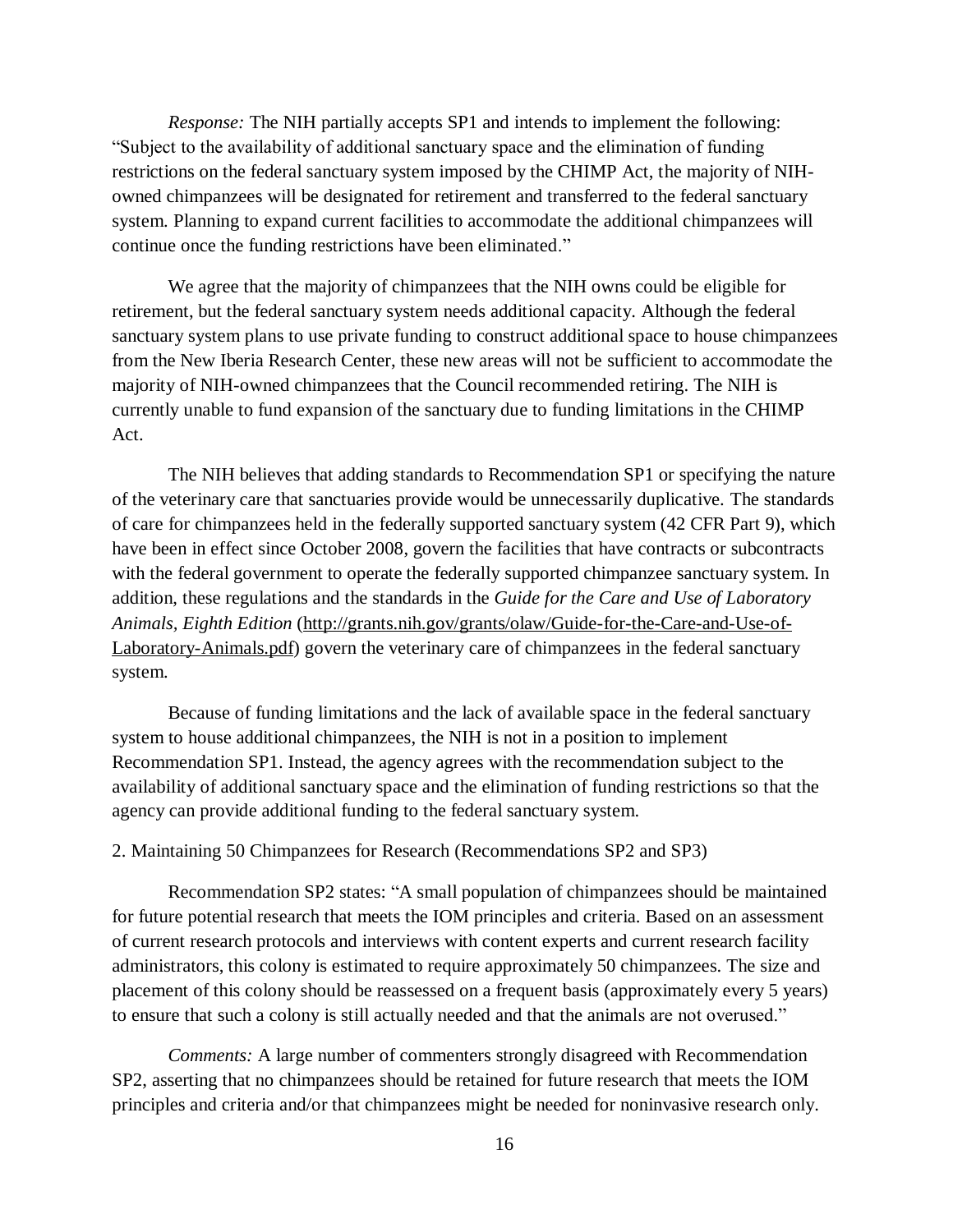Among other things, they argued that the genetic and physiologic differences between humans and chimpanzees render the chimpanzee a poor scientific model for studying human diseases. Several commenters cited HIV studies that ultimately showed that the chimpanzee model had limited utility for studying this virus. Those who disagreed with this recommendation believed that no scientific basis or public health need exists for keeping a reserve population for research and/or that using chimpanzees in research is unethical. Some noted that discontinuing chimpanzee research would align U.S. policies with those of other nations that prohibit chimpanzee use in research. Others added that stopping chimpanzee use in research would conserve funds. In general, these and other commenters asserted that all research involving chimpanzees should end and that the NIH should not keep 50 chimpanzees for research.

In contrast, several commenters strongly supported keeping 50 chimpanzees available for research, although a suggestion was that 25 chimpanzees would suffice because 50 is too many. Those supporting Recommendation SP2 argued that due to the similarities between chimpanzees and humans, the chimpanzee model has been key to scientific advancements, including the development of interventions to treat or prevent certain diseases. These commenters noted that this model could continue to serve as a useful, and in some cases the only, animal model for studying certain human diseases, such as emerging diseases or other public health threats, the hepatitis C virus, and human behavior.

Some commenters were concerned about the potential loss of the chimpanzee model for studying hepatitis C. They indicated that neither cell culture systems nor other animal models can replace chimpanzees in studies of the hepatitis C virus. Commenters noted that although cell cultures are useful for studying the hepatitis C virus life cycle and evaluating therapeutic drug candidates, they cannot be used for vaccine development. Commenters also noted that two mouse models for hepatitis C virus infection are currently in use but have limitations. The commenters noted that vaccine safety and efficacy must be tested in models with a working immune system, but the existing mouse models lack an intact immune system or are immune deficient and, therefore, cannot be used to test hepatitis C virus vaccines. A few commenters recommended that the NIH establish a new committee to consider the need for chimpanzees in hepatitis C research.

Several commenters expressed concern that 50 chimpanzees would be insufficient to meet possible demands resulting from the need to address known and emerging biomedical and other public health threats. These commenters urged the NIH to reconsider the population size needed for future research on the hepatitis C virus and other conditions because chimpanzees used in research will age, will develop age-related illnesses, or could be exposed to viruses that would make them unsuitable for biomedical research. It was, instead, recommended that the NIH maintain a population of 200 chimpanzees that are available for research, in part due to concerns that the NIH would be prohibited from replacing chimpanzees in the group of 50 reserved for research.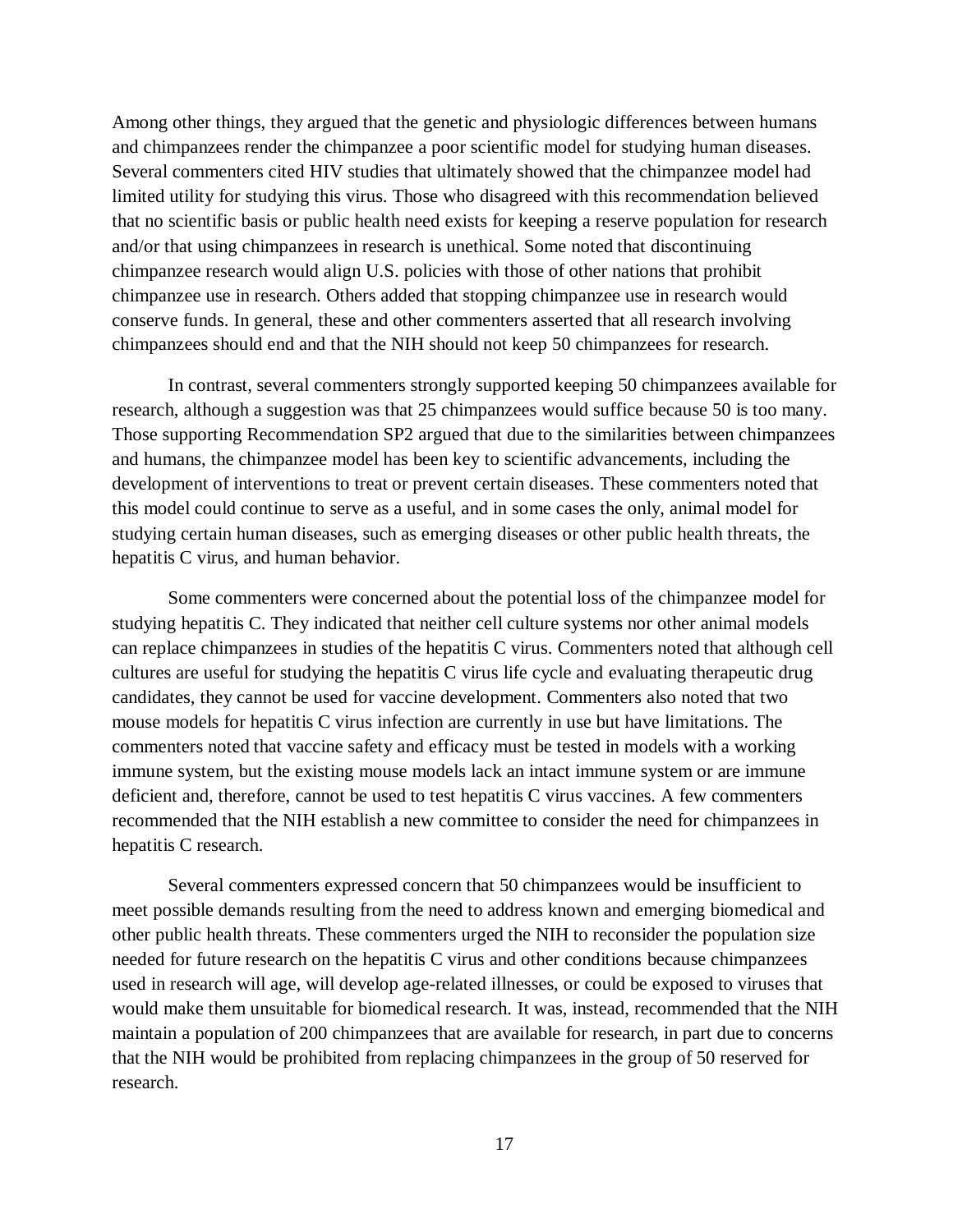Several commenters believed that 5-year reassessments are too infrequent and, instead, recommended conducting assessments more frequently. In addition, several commenters wondered how the NIH would select the research animals, how many projects these animals would be involved in, and/or whether the healthiest chimpanzees would be prevented from retiring. Others expressed concern that the 50 chimpanzees selected would experience negative emotional and/or social effects if they were separated from their social groups.

*Response:* The NIH accepts Recommendation SP2. In accepting the IOM Committee's recommendations, the NIH agreed that although most current uses of chimpanzees for biomedical research are unnecessary, some ongoing research might be necessary but any such research must be consistent with the IOM principles and criteria. The NIH recognizes that one matter left unsettled by the IOM Committee was the use of chimpanzees to develop a prophylactic vaccine for the hepatitis C virus. The agency believes that the hepatitis C virus is an example of research that warrants the further use of chimpanzees as long as this research is consistent with the IOM Committee's principles and criteria.

The agency disagrees that the number of chimpanzees for future research needs to be reconsidered at this time. Those who suggested fewer chimpanzees (e.g., 25) did not provide a rationale for this number other than to say that 50 chimpanzees seemed to be too many. Although the NIH appreciates the argument to keep up to 200 chimpanzees available for research and understands the concern that the NIH might not be able to replenish the proposed population of approximately 50 chimpanzees, the NIH finds the Council Working Group's rationale for this recommendation to be compelling.

The NIH would like to clarify its strategy for selecting the approximately 50 chimpanzees to maintain for research. Our intent is to consult with scientists, veterinarians, and primate facility directors who oversee the research-active and -inactive chimpanzees owned or supported by the NIH. These individuals are familiar with these particular chimpanzees, their social groupings, their health status, and other characteristics that could determine their suitability for research. We understand and share concerns about separating chimpanzees from their social groups. Social groups will be among the many important factors that the NIH will consider to select NIH-owned or -supported chimpanzees that will be maintained for future research. The NIH intends to review its decision to retain approximately 50 chimpanzees for research at least every 5 years.

In addition, the Council advised continuing several comparative genomics or behavioral research projects involving 290 chimpanzees, many of which are not owned or supported by the NIH; meaning that a currently active project may continue until the end of the current project period but is not eligible for a no-cost extension or other means to extend the original project term (see Council Working Group report, at

[http://dpcpsi.nih.gov/council/working\\_group\\_message.aspx,](http://dpcpsi.nih.gov/council/working_group_message.aspx) for further clarification of this concept). However, the Council Working Group concluded that the NIH should not maintain a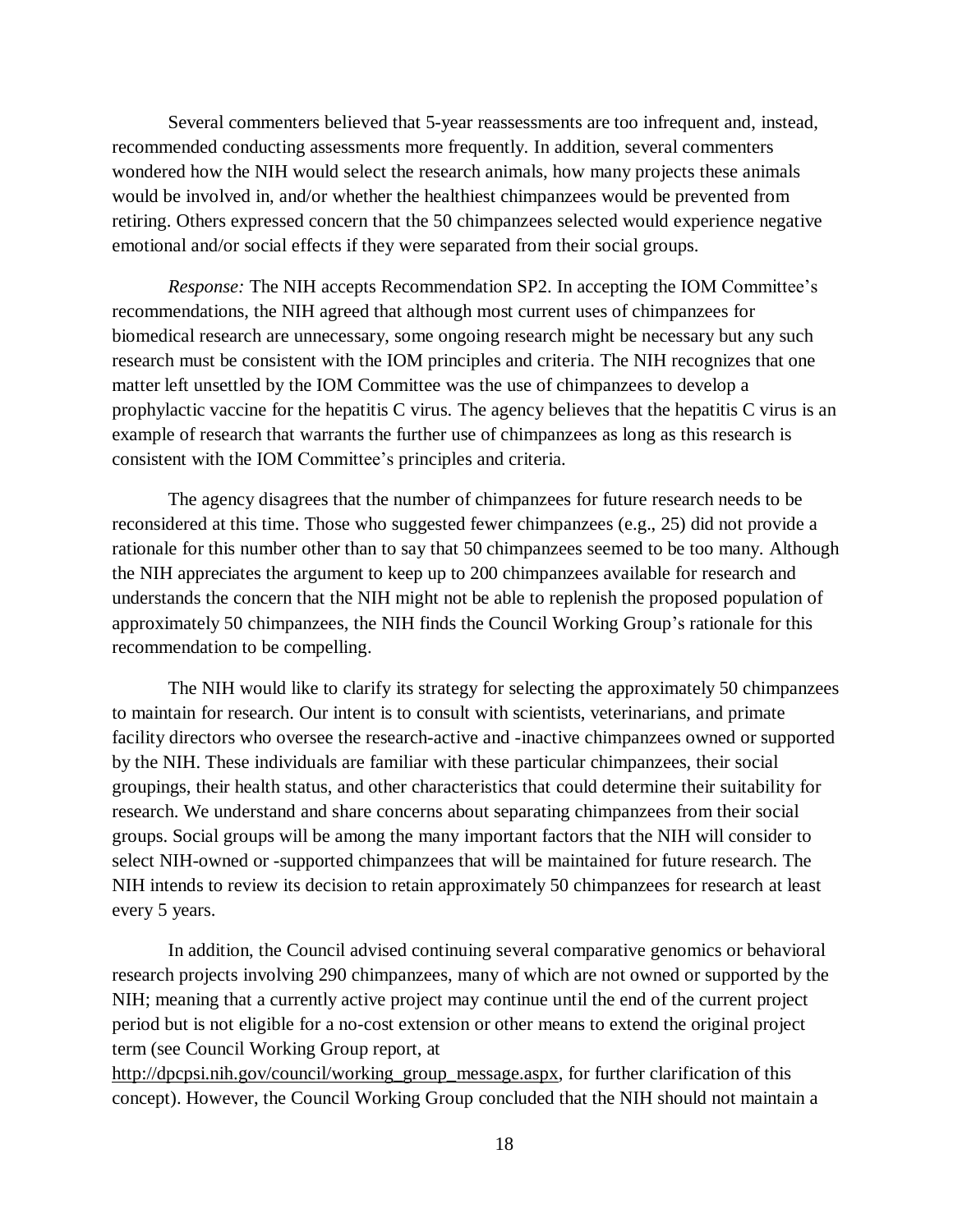large reserve colony of chimpanzees for minimally invasive research because many of these research needs could be met in nontraditional research settings, such as accredited sanctuaries or zoos. The NIH would like to clarify that researchers may request NIH funding for minimally invasive research using chimpanzees that are not part of the research colony of approximately 50 NIH-owned or –supported chimpanzees, but the NIH will review these applications, proposals, and protocols for consistency with the IOM principles and criteria. See the discussion of the Council recommendations regarding this review process below under "Review Process for Future Requests to Use Chimpanzees in NIH-Supported Research." In addition, the environments in which NIH-supported research involving chimpanzees is conducted must be consistent with the NIH accepted recommendations for ethologically appropriate environments.

Recommendation SP3 states: "This small chimpanzee colony should be maintained at a facility that has the characteristics of ethologically appropriate physical and social environments described in this report. Thus, plans should be made now to ensure that ethologically appropriate physical and social housing conditions will be available within 3 to 5 years. Maintaining the chimpanzee colony at a single facility could be advantageous to minimize costs and maximize management flexibility."

*Comments:* Although a few commenters believed that creating a separate colony of chimpanzees for research would be fiscally irresponsible, many commenters on Recommendation SP3 agreed with this recommendation. In addition, several suggested that the NIH require changes to chimpanzee housing conditions immediately and not within 3 to 5 years as recommended. In contrast, others stated that 3 to 5 years might not be enough time to construct or renovate chimpanzee facilities.

Several commenters voiced concern that housing all 50 chimpanzees in a single facility could put the animals at risk of contracting contagious diseases, such as tuberculosis. Others strongly opposed the use of any chimpanzees in research and suggested retiring all NIH-owned and -supported chimpanzees to a sanctuary. Another suggestion was to house any colony of chimpanzees retained for research in accredited sanctuaries or sanctuary-like settings in which only noninvasive or minimally invasive behavioral research is permitted.

Response: The NIH partially accepts Recommendation SP3, subject to further consideration of the data supporting the recommended space density (see previous discussion on Recommendation EA2). We believe that the 3-to-5-year timeframe recommended by the Council should be sufficient for planning, designing, obtaining permits for, and constructing facilities that are consistent with the recommendation.

In determining whether to keep the research chimpanzee colony in one facility or several facilities, the NIH will carefully consider such factors as the cost and management benefits of both options and safeguards to protect the chimpanzees from colony-wide infections. The agency acknowledges the suggestion that the NIH house the chimpanze es available for research in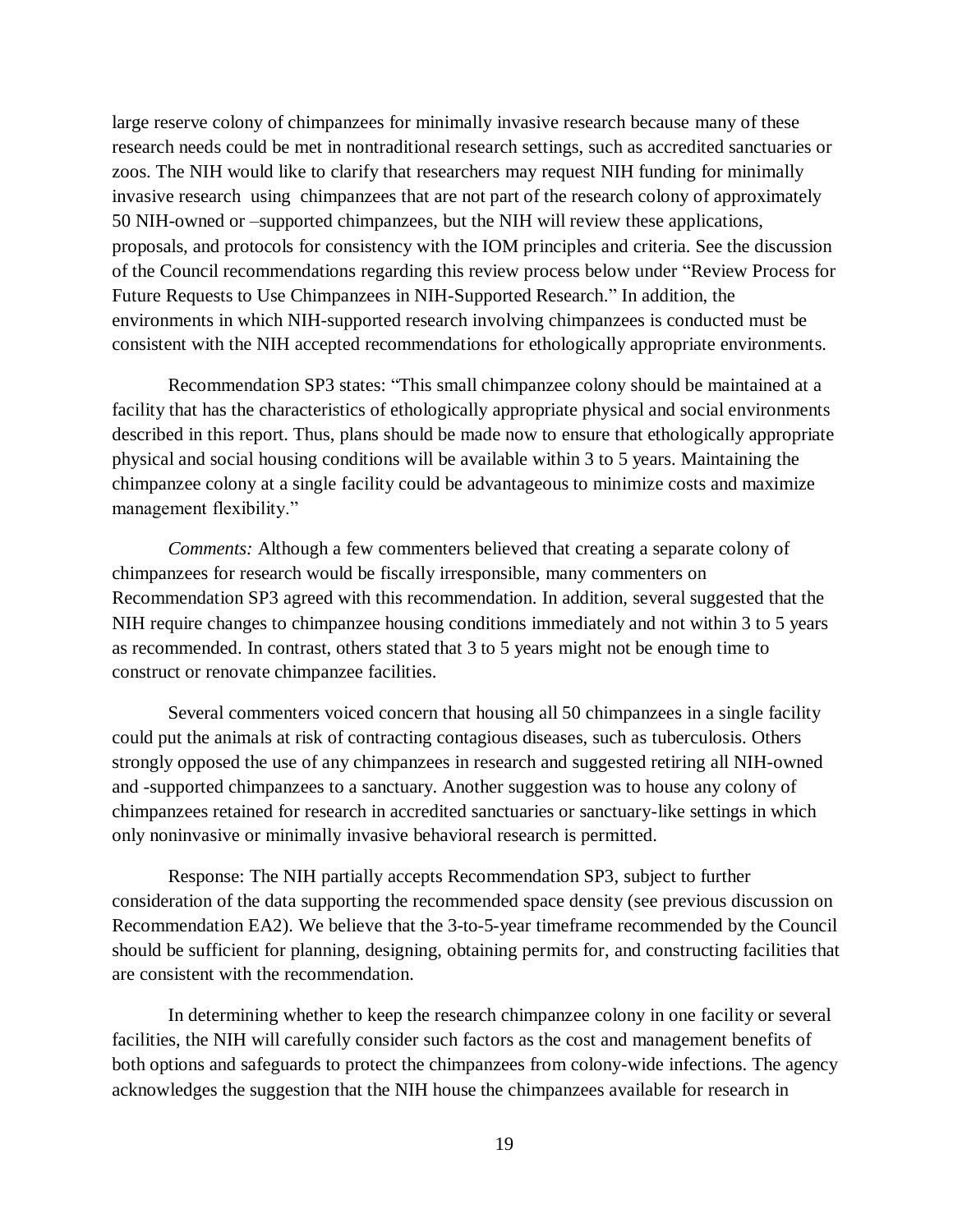sanctuary settings that permit limited types of behavioral research. Although the agency agrees that observational research can occur in the federal sanctuary system, this type of research will not satisfy all of the needs noted in the reports of the IOM Committee or Council. Thus, we do not believe that the approximately 50 research chimpanzees could be housed in the federal sanctuary system.

## 3. Demographic Constitution of Colony and Breeding (Recommendations SP4 and SP7)

Recommendation SP4 states: "The demographic constitution of this small chimpanzee colony is important to maximize its utility for research. Ideally, the colony should be age and sex stratified, have an approximately 50:50 sex ratio, and be composed primarily of animals that are healthy and younger than 30 years. At least half of this population should be physiologically naïve to infection (e.g., hepatitis or HIV). When this colony is formed, best practices should be used for maintaining current social groupings, whenever possible, to minimize adverse stress."

*Comments:* Many of the commenters who addressed this recommendation agreed with the proposed colony composition. Others supported the recommendation as long as the recommended demographic constitution is best for the animals and the colony or stated that the group cannot be age stratified if all of the animals are under age 30. In addition, some commenters were concerned that if some of the chimpanzees are naïve to infection and others become or are infected, the colony would be further subdivided and might therefore not comply with the other Council recommendations, including the recommendation pertaining to group size (see Recommendation EA1). Some expressed concern that housing equal numbers of animals of both sexes in groups could lead to injuries and deaths. It was also suggested that chimpanzees younger than 3 years or those with compromised health be retired and not be available for research. The remaining commenters generally disagreed with the recommendation, stating that no colony of chimpanzees should be kept for research.

*Response:* The NIH accepts Recommendation SP4. The NIH intends to use the Council recommendation and the best available data to guide its selection of the most appropriate animals to maintain for current and anticipated future research. Consideration of social group requirements, stratification concerns, and possible unintended consequences (e.g., aggression or compromised health of naïve chimpanzees) will be among the many important factors that the agency will use to select the chimpanzees to maintain for future research. The agency also intends to select only healthy chimpanzees for this colony, as the Council suggests. The NIH does not own or support any research-active or research-inactive chimpanzees younger than 3 years.

Recommendation SP7 states: "The NIH should not, on its o wn, revitalize breeding strategies to derive a population of chimpanzees for any research, including for new, emerging, or reemerging disease research."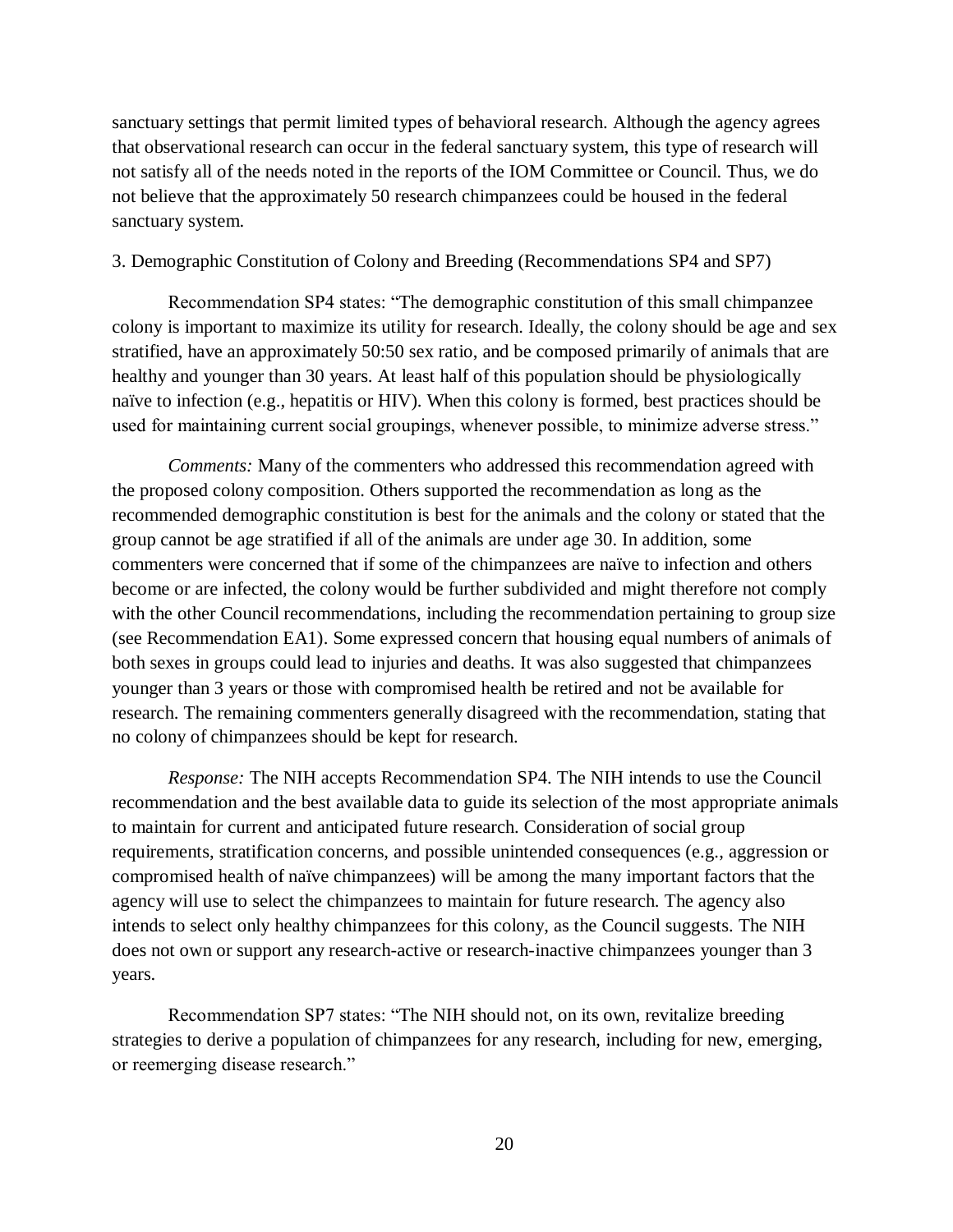*Comments:* Nearly all commenters on Recommendation SP7 agreed that the NIH should not revitalize breeding strategies. Several commenters suggested the use of contraception to prevent accidental breeding within the research chimpanzee colony, and others suggested that no new chimpanzees be added to the NIH-owned population and be used for research. A few added that revitalizing breeding would incur additional costs and exacerbate existing space concerns.

In contrast, a few commenters who supported the availability of chimpanzees for research believed that a limited breeding program should be reestablished to repopulate the colony after research chimpanzees currently owned or supported by the NIH age, expire, or become otherwise unsuitable for research.

*Response:* The NIH accepts Recommendation SP7. We do not agree with some commenters that a chimpanzee-breeding program needs to be reestablished at this time. The cost of caring for a chimpanzee over its lifetime can range from \$300,000 to \$500,000. This cost alone is a considerable deterrent to revitalizing the breeding of NIH-owned or -supported research chimpanzees. Furthermore, as the IOM Committee observed, alternatives to the use of chimpanzees in some areas of research are now available, and the NIH expects that additional alternative research models will continue to be developed.

4. Funding Priorities for Behavioral and Comparative Genomics Research (Recommendation SP5)

Recommendation SP5 states: "The NIH should review its funding priorities for comparative behavioral, cognitive, and genomics studies using chimpanzees. The NIH should consider targeting funding for low-burden projects that can be conducted in nontraditional research settings that can maintain ethologically appropriate environments or projects that use materials collected during routine veterinary examinations."

*Comments:* Many commenters stated that chimpanzees should not be used in any research (even noninvasive or minimally invasive research) and, as a result, disagreed with this recommendation. However, some of these commenters agreed that materials collected from chimpanzees during routine veterinary exams could be used for research. Others stated that the recommendation was unclear but disagreed with it in general because they believe that all chimpanzee and/or other animal research should stop. For the most part, however, commenters on this recommendation favored a review by the NIH of its funding priorities for comparative genomics and behavioral research using chimpanzees.

Several commenters wondered why this recommendation addresses behavioral research partly because the tasks associated with behavioral research can be enriching for captive chimpanzees. These commenters emphasized the scientific value of chimpanzees for behavioral and neuroscience research due to their cognitive skills, including ba sic language, selfrecognition, and empathy, as well as similarities between chimpanzee and human brain structure and function.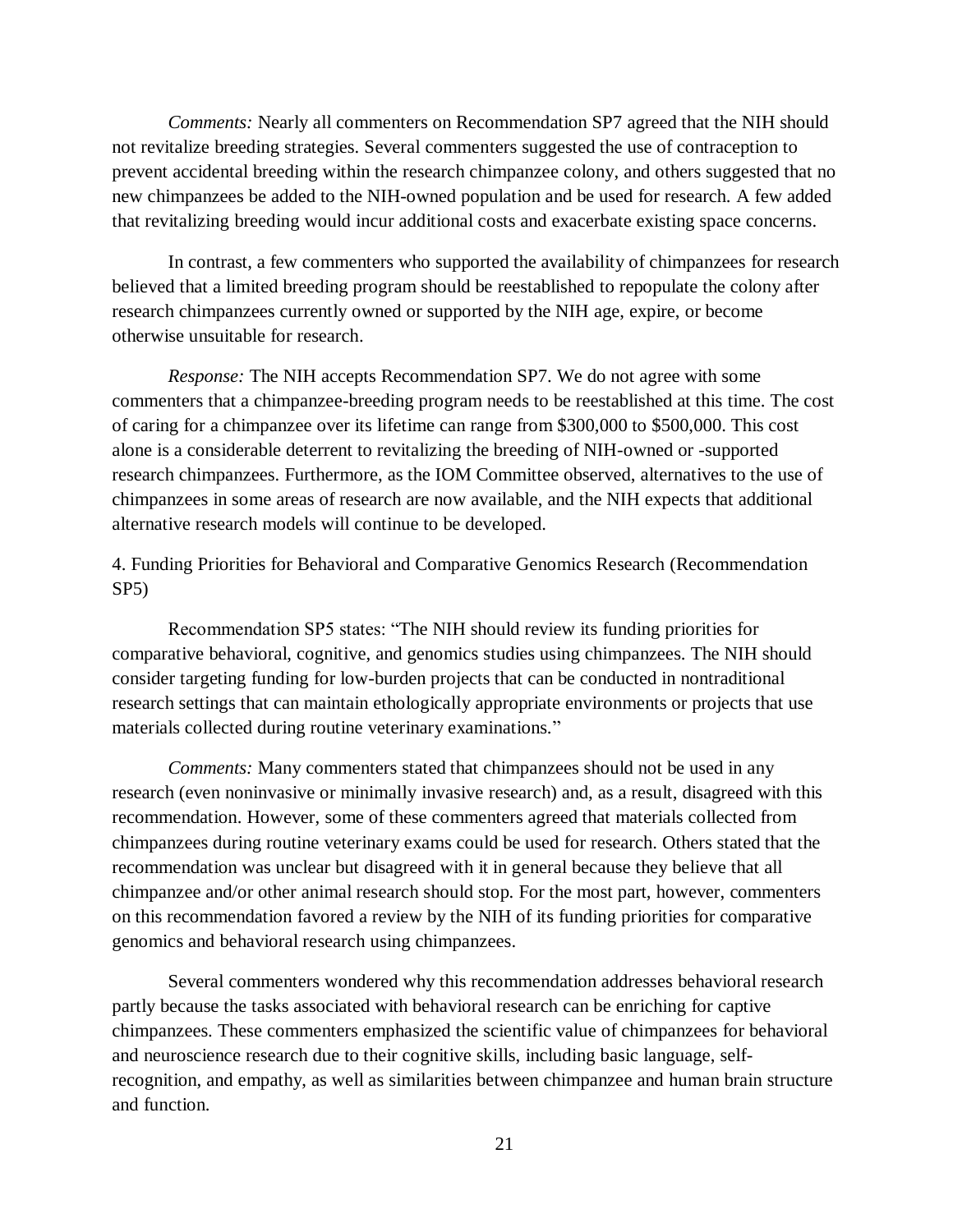Commenters familiar with behavioral research stated that nontraditional settings, such as sanctuaries, might allow only noninvasive behavioral research and would not be conducive to or would not allow some other types of cognitive and behavioral research. It was also suggested that sanctuaries would not make behavioral research a priority. Another suggestion was that if the NIH relocates most of its chimpanzees to a sanctuary where some behavioral research could occur, a research advocate should be appointed to the sanctuary's board of directors to promote the creative use of chimpanzees in ways that do not disturb the animals' retirement.

*Response:* The NIH accepts Recommendation SP5. We acknowledge that many commenters disagreed with this recommendation because of their belief that the use of chimpanzees in research is unnecessary. However, the agency does not share this view.

In response to questions about why the Council addressed behavioral research in its recommendations, the NIH has funded behavioral research using chimpanzees, so this type of research was within the group's purview. During its review, the Council Working Group found that most of the chimpanzees used in NIH-supported research are enrolled in behavioral research protocols. In its report, the Council Working Group concluded that the need for chimpanzees in behavioral research is not negligible but that the NIH should reexamine its programmatic priorities in this area. We appreciate the detailed information that some commenters supplied about behavioral, neuroscience, and related research for the agency's consideration.

The NIH agrees with those commenters who noted that the regulations governing the federal sanctuary system permit only noninvasive behavioral studies in these facilities, so some invasive types of behavioral research would not be permitted in the federal sanctuary system. Non-observational, NIH-funded behavioral research might be permissible in other settings, such as zoos; however, the extent to which these entities could satisfy the ethologically appropriate conditions that the NIH plans to implement is unknown. As the agency considers its priorities in behavioral and comparative genomics research, it will take into account both the types of behavioral, neuroscience, and related research that might be conducted using chimpanzees and the relevant regulations that could limit this kind of research in nontraditional settings.

5. New, Emerging, and/or Reemerging Diseases and the Use of Alternative Animal Models (Recommendations SP6, SP8, and SP9)

Recommendation SP6 states: "The NIH should not support any long-term maintenance of chimpanzees intended for research on new, emerging, or reemerging diseases in animal biosafety level 2 or greater biocontainment-level facilities."

*Comments:* A large number of commenters agreed that the NIH should not support any long-term maintenance of chimpanzees intended for research on new, emerging, or reemerging diseases. Many did not support any research on chimpanzees. Others agreed that biomedical research using chimpanzees should stop but found the wording of t his recommendation confusing, especially the reference to "level 2 or greater biocontainment-level facilities." Some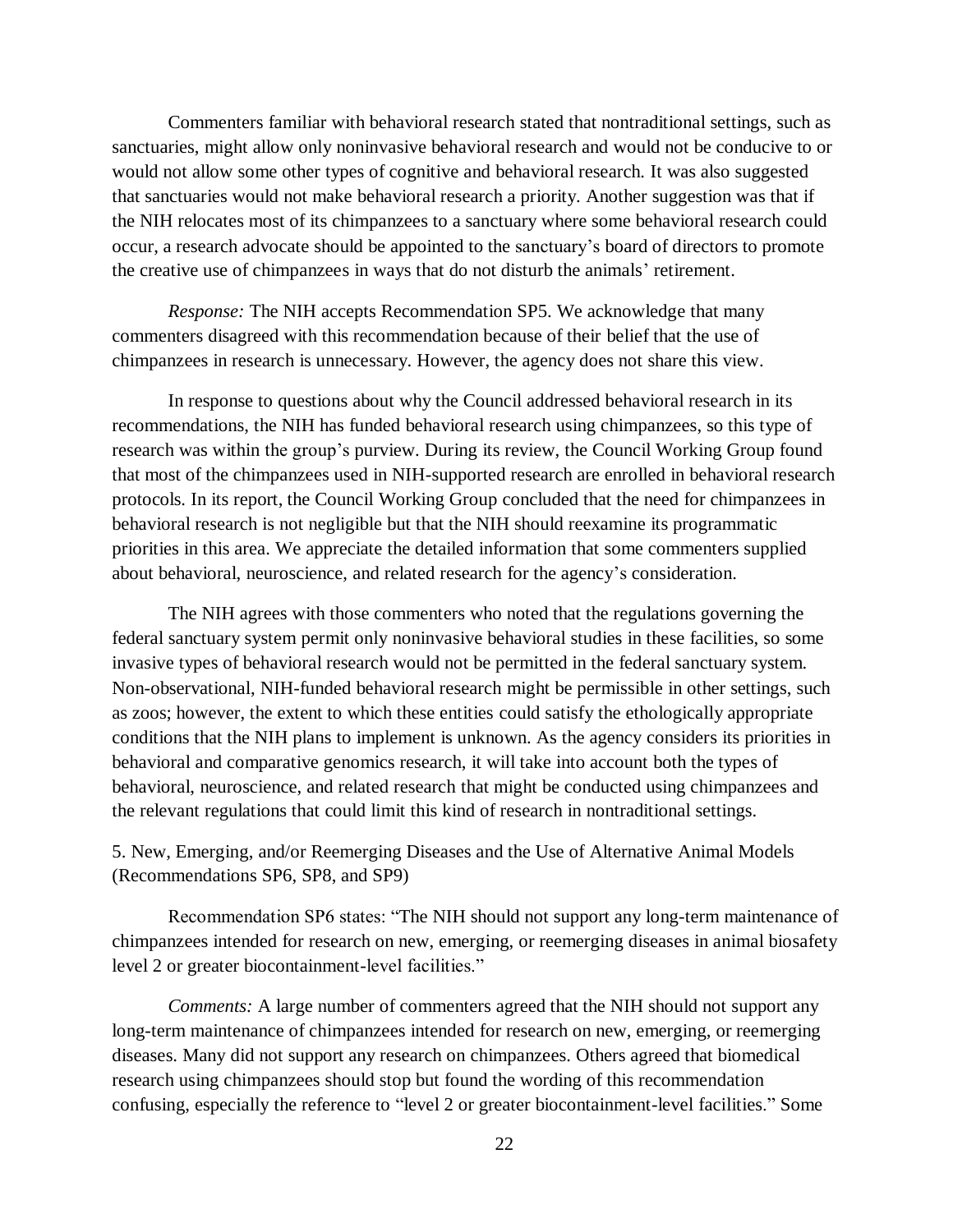commenters believed that implementing Recommendation SP6 would threaten national security in the event of an outbreak, while others wondered what would constitute a "national security risk." A few commenters stated that future research on the hepatitis C virus would necessitate biosafety level 2 (BSL-2) facilities and disagreed with Recommendation SP6 because it would prevent hepatitis C virus research. Another concern was that chimpanzees, which are typically held in BSL-2 facilities because they are very susceptible to human respiratory viruses and bacterial infections, could no longer be held at this biosafety level if the NIH accepted this recommendation.

*Response:* The NIH accepts Recommendation SP6 and will not support the long-term maintenance of chimpanzees for the stated research purposes. Information about biosafety and BSLs is available at [http://www.cdc.gov/training/QuickLearns/biosafety/.](http://www.cdc.gov/training/QuickLearns/biosafety/)

The NIH strongly disagrees with the view that this recommendation would prohibit facilities from continuing to practice BSL-2 precautions and possibly other safeguards that are already in place to protect the health of the chimpanzees and facility personnel. The agency reiterates that the Council recommendations do not alter existing safety regulations, requirements, and policies that dictate the precautions that must be taken for the safe handling of, care of, interaction with, and other exposures of NIH-owned and -supported research chimpanzees to protect the health and safety of both the chimpanzees and the individuals in charge of their care. The agency expects facilities housing NIH-owned and -supported research chimpanzees to continue taking the applicable safety and health precautions.

The NIH also does not interpret this recommendation as prohibiting research on the hepatitis C virus using chimpanzees, which is conducted in BSL-2 facilities due to the nature of the virus and because facilities use BSL-2 precautions as a best practice in chimpanzee colonies. Furthermore, the chimpanzee is a longstanding and informative model for this research. The agency interprets Recommendation SP6 as discouraging long-term plans to use chimpanzees for research in higher containment conditions on new, emerging, or reemerging diseases.

The NIH does not agree with commenters who stated that implementing this recommendation would threaten national security. Chimpanzees are not used for research conducted in high-biocontainment conditions (BSL-3 or BSL-4). Only other nonhuman primates, other animal models, or non-animal-based technologies have been used for research to address public health threats requiring high-biocontainment conditions.

Recommendation SP8 states: "The NIH should collaborate with other federal agencies (i.e., Centers for Disease Control and Prevention and Food and Drug Administration) and departments (i.e., Department of Defense and Department of Homeland Security) when considering any future plan for placement, maintenance, and use of ch impanzees in research in response to a new, emerging, or reemerging disease that could represent a national security risk to the United States."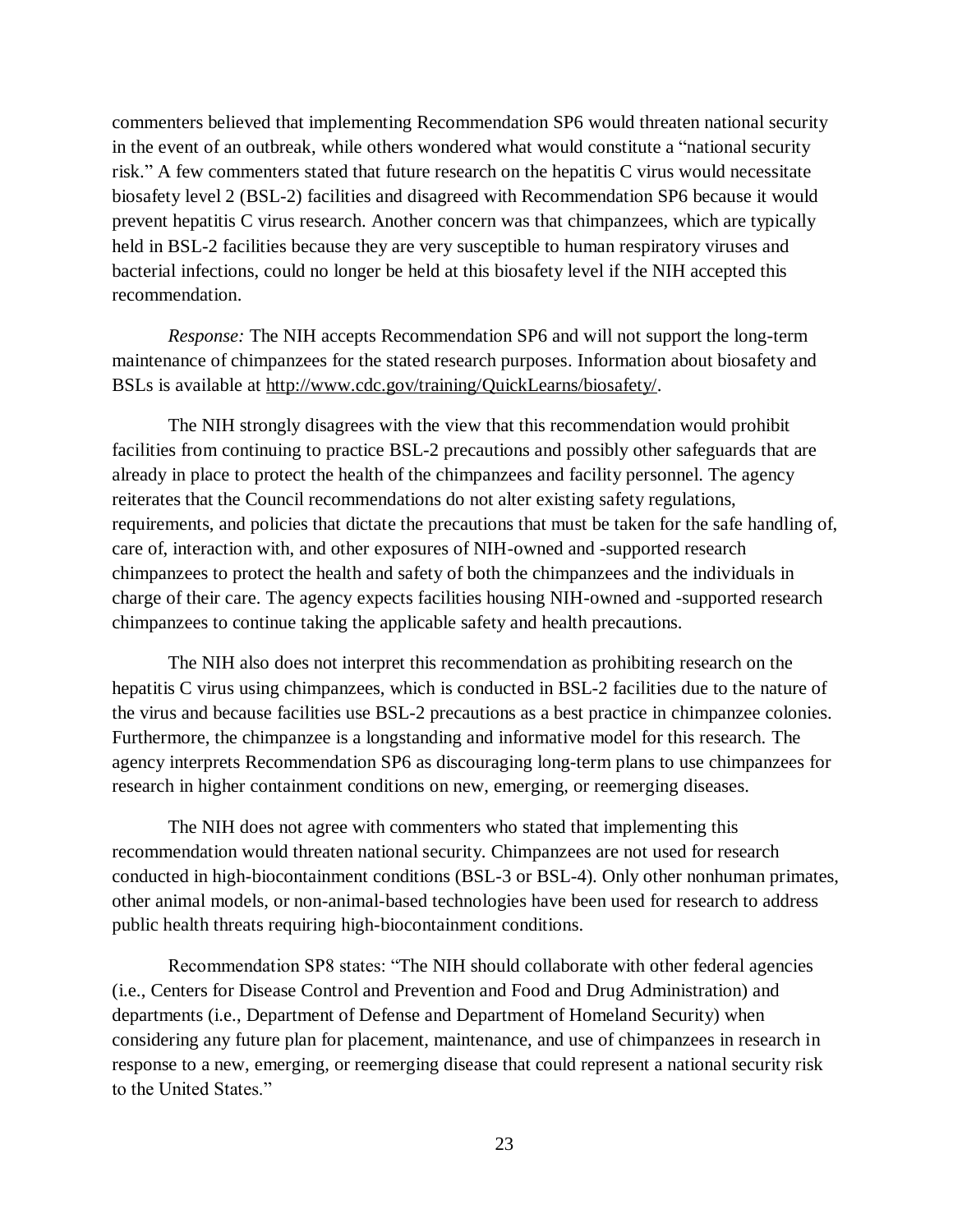*Comments:* Of the commenters who responded to Recommendation SP8, many disagreed with the recommendation, mainly due to the opinion that all chimpanzee and/or other animal research should end. However, other commenters agreed with Recommendation SP8. Some of these commenters desired more restrictions on such future use. Others desired fewer restrictions.

*Response:* The NIH accepts Recommendation SP8. We do not believe that adding restrictions on the use of chimpanzees for new, emerging, or reemerging diseases would be helpful in achieving our public health mission.

Recommendation SP9 states: "In light of evidence suggesting that research involving chimpanzees has rarely accelerated new discoveries or the advancement of human health for infectious diseases, with a few notable exceptions such as the hepatitis viruses, the NIH should emphasize the development and refinement of other approaches, especially alternative animal models (e.g., genetically altered mice), for research on new, emerging, and reemerging diseases."

*Comments:* Many commenters supported Recommendation SP9, agreeing that the development of alternative animal models is a step toward eliminating the use of chimpanzees in research. These commenters, however, emphasized that the NIH should only select an alternate animal model after considering whether the human health benefits of the research justify this model's use. In contrast, many commenters disagreed with Recommendation SP9 because they believed that no animals should be used in research. Others stated that the recommendation marginalizes the contributions of chimpanzees to scientific research.

*Response:* The NIH accepts Recommendation SP9 and plans to continue to support research to develop and validate non-animal-based models to help further reduce the use of other animal models in research. Research using chimpanzees has prevented hundreds of thousands of human deaths and illnesses due to hepatitis A and B and has resulted in advances in the development of the hepatitis C and polio vaccines and treatments for leukemia, other cancers, and other devastating diseases. Our position is that the chimpanzee has been a valuable research model for improving human health.

#### *C. Review Process for Future Requests to Use Chimpanzees in NIH-Supported Research*

The final element of the Council Working Group's charge was to develop a process for considering whether the potential future use of chimpanzees in NIH-supported research is scientifically necessary and consistent with the IOM principles and criteria. The Council offered 9 recommendations in this area. Below are these recommendations, summaries of comments on these recommendations, the agency's response to these comments, and its decisions regarding this set of recommendations.

In some of these recommendations, the Council called for the NIH to create an "independent Oversight Committee for Proposals Using Chimpanz ees in NIH-supported Research (Oversight Committee)" to advise the NIH on whether the proposed use of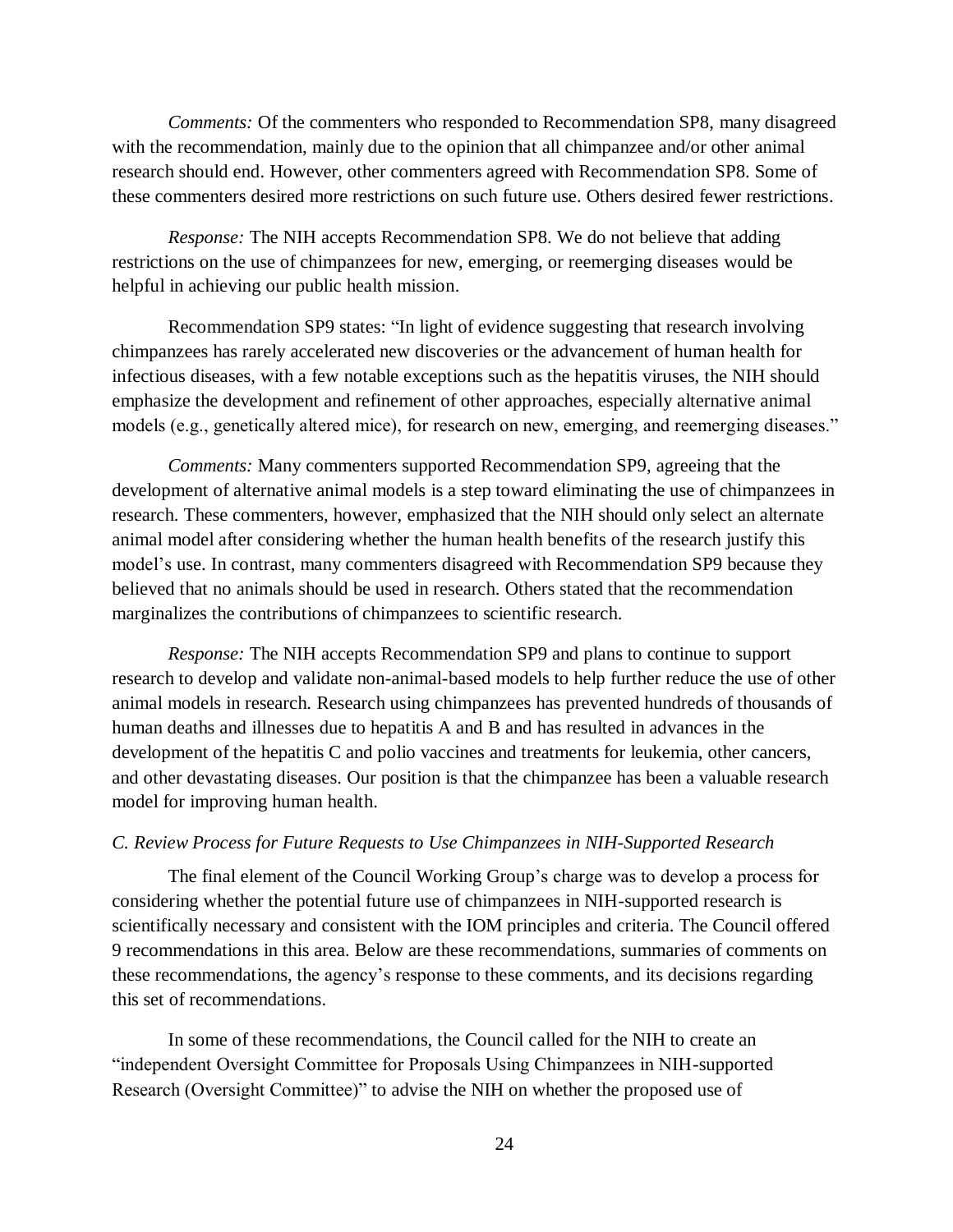chimpanzees in research is consistent with the IOM principles and criteria. In its January 22, 2013, deliberations, the Council of Councils encouraged the agency to consider various options for placing the Panel's consideration of research involving chimpanzees. The NIH notes that the recommended Oversight Committee must abide by applicable federal laws, regulations, and policies and, thus, must play an advisory role only and cannot have decision-making authority. Decisions about funding for NIH-supported research are made solely by the NIH and not its advisory bodies. For these reasons, the NIH is not able to accept portions of some recommendations on the review process for future requests to use chimpanzees in NIH-supported research. Instead, the NIH partially accepts some of these recommendations and provides language for implementing the portions of the recommendations that satisfy applicable laws, regulations, and policies. For example, to be consistent with certain laws and regulations, the NIH refers to the "Oversight Committee" as the "Chimpanzee Research Use Panel" (the Panel). In addition, the NIH has decided to use a single process to assess the consistency with the IOM principles and criteria of grant applications, contract proposals, intramural research protocols, and third-party research requests involving chimpanzees.

The NIH proposes to establish the Panel as a working group of the Council of Councils, a federal advisory committee. The Panel will consider whether requests to the NIH to use chimpanzees in research are consistent with the IOM principles and criteria. Panel members will convene before the NIH makes funding decisions but after the NIH peer review or technical evaluation processes are completed for grant applications, contract proposals, and intramural research protocols. In accordance with laws governing the federal advisory committee process, the Panel will present its recommendations to the Council of Councils, which, in turn, will make recommendations to the appropriate NIH Institute or Center director(s).

#### 1. Oversight Committee Composition (Recommendations RP1 and RP3)

Recommendation RP1 states: "The NIH should replace the Interagency Animal Models Committee with an independent Oversight Committee for Proposals Using Chimpanzees in NIHsupported Research (Oversight Committee) to advise on the proposed use of chimpanzees in research. The current Interagency Animal Models Committee is not considered independent from other individuals and bodies that review and approve grant applications to the NIH, contains no members of the public, and thus does not fully meet the spirit of the IOM principles and criteria."

*Comments:* Many of those who commented on this topic agreed with the recommendation. Among those who disagreed with this recommen dation, some were concerned that the proposed Oversight Committee could stifle behavioral rese arch. One suggestion was that the NIH not charge this new committee with reviewing behavioral research but, instead, consider the institutional animal care and use committee's approval to be su fficient. In addition, a few asked why research with chimpanzees would be subject to more sc rutiny than research with other animals and noted that this type of oversight committee duplicates the activities of the existing NIH peer review system used to evaluate grant applications. Some commenters raised the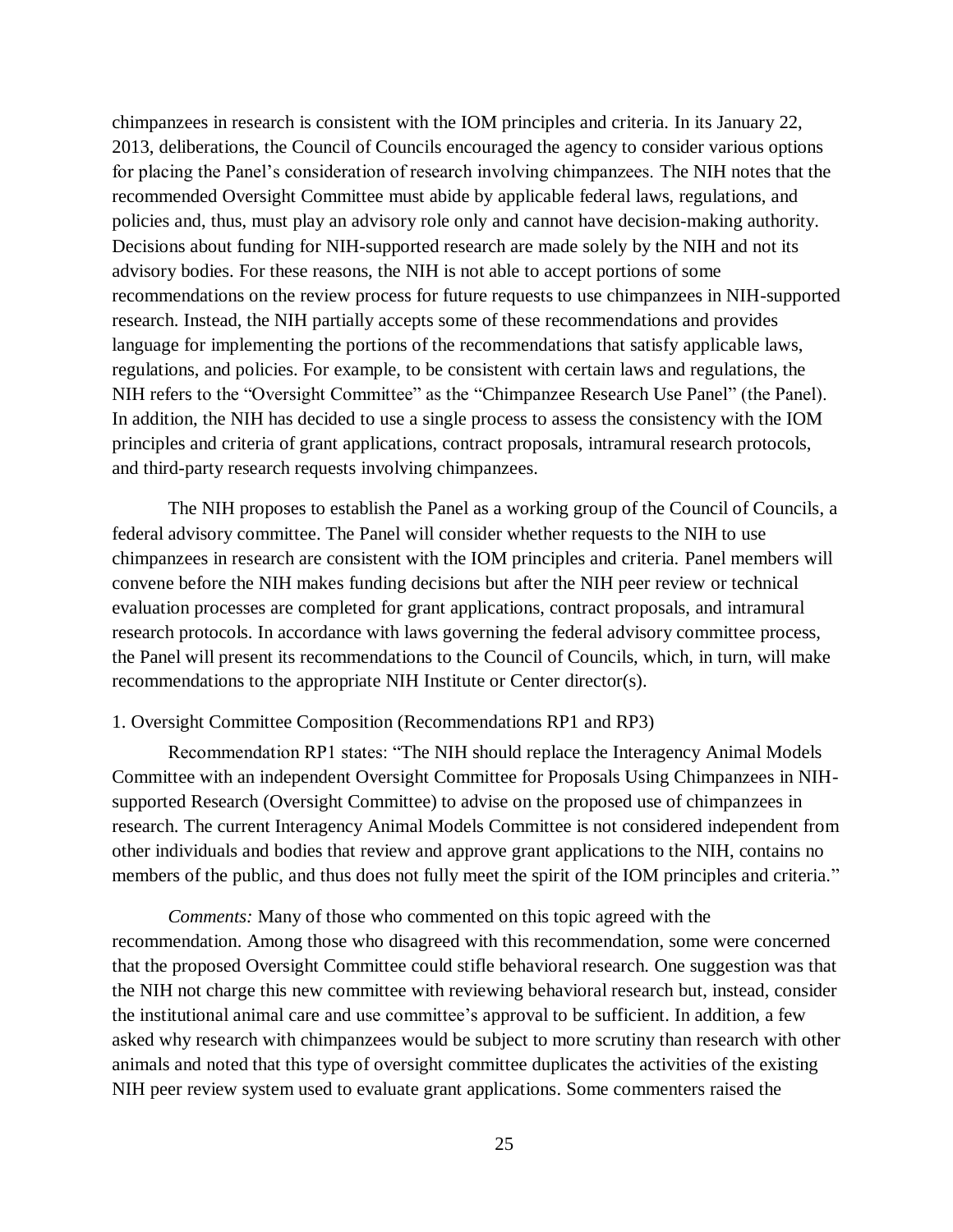concern that animal rights advocacy groups would seek a separate type of review for proposed research using other species if the NIH implements Recommendation RP1. Others stated that all chimpanzees used in research should be moved to the federal sanctuary system or were not sufficiently familiar with the Interagency Animal Models Committee to provide an opinion on this recommendation.

*Response:* The NIH partially accepts Recommendation RP1 and intends to implement the following: "The NIH will replace the Interagency Animal Models Committee with the independent Chimpanzee Research Use Panel to advise on the proposed use of chimpanzees in research."

The Interagency Animal Models Committee was a federal group chartered to oversee all federally supported biomedical research involving chimpanzees. The agency plans to replace this committee with the Panel, which will function independently of review processes currently used to assess grant applications, contract proposals, and intramural research protocols. The Panel will include members of the public and will consider whether requests to the NIH to use chimpanzees in research are consistent with the IOM principles and criteria.

The NIH disagrees with some commenters' suggestions to exclude behavioral research involving chimpanzees from the Panel's consideration of whether proposed research is consistent with the IOM Committee's principles and criteria. Verifying whether proposed research meets the IOM Committee's criteria for behavioral research will help the NIH determine whether that research is consistent with the IOM Committee's recommendations. The agency disagrees with commenters that using the Panel to consider whether proposed behavioral research meets the IOM principles and criteria will stifle research in this field.

Recommendation RP3 states: "The Oversight Committee should be comprised of individuals with the specific scientific, biomedical, and behavioral expertise needed to properly evaluate whether a grant, intramural program, contract, or other award mechanism supporting research using chimpanzees complies with the IOM principles and criteria."

*Comments:* Many commenters who responded to this recommendation strongly agreed with it. Among those who agreed, several suggested that the NIH not compensate Oversight Committee members for their reviews and that this committee include at least one animal welfare representative, members of animal protection groups (such as Jane Goodall), experts in chimpanzee conservation, and/or scientists with disease-specific expertise. Some also wanted the NIH to expand the number of public representatives on the committee. Several voiced concern that including only scientific members on the committee would not be in the best interests of the chimpanzees. For those who disagreed with the recommendation, the main concerns were the composition of this committee and the belief that all research chimpanzees should be retired.

*Response:* The NIH partially accepts Recommendation R P3 and intends to implement the following: "The Chimpanzee Research Use Panel will be comprised of individuals with the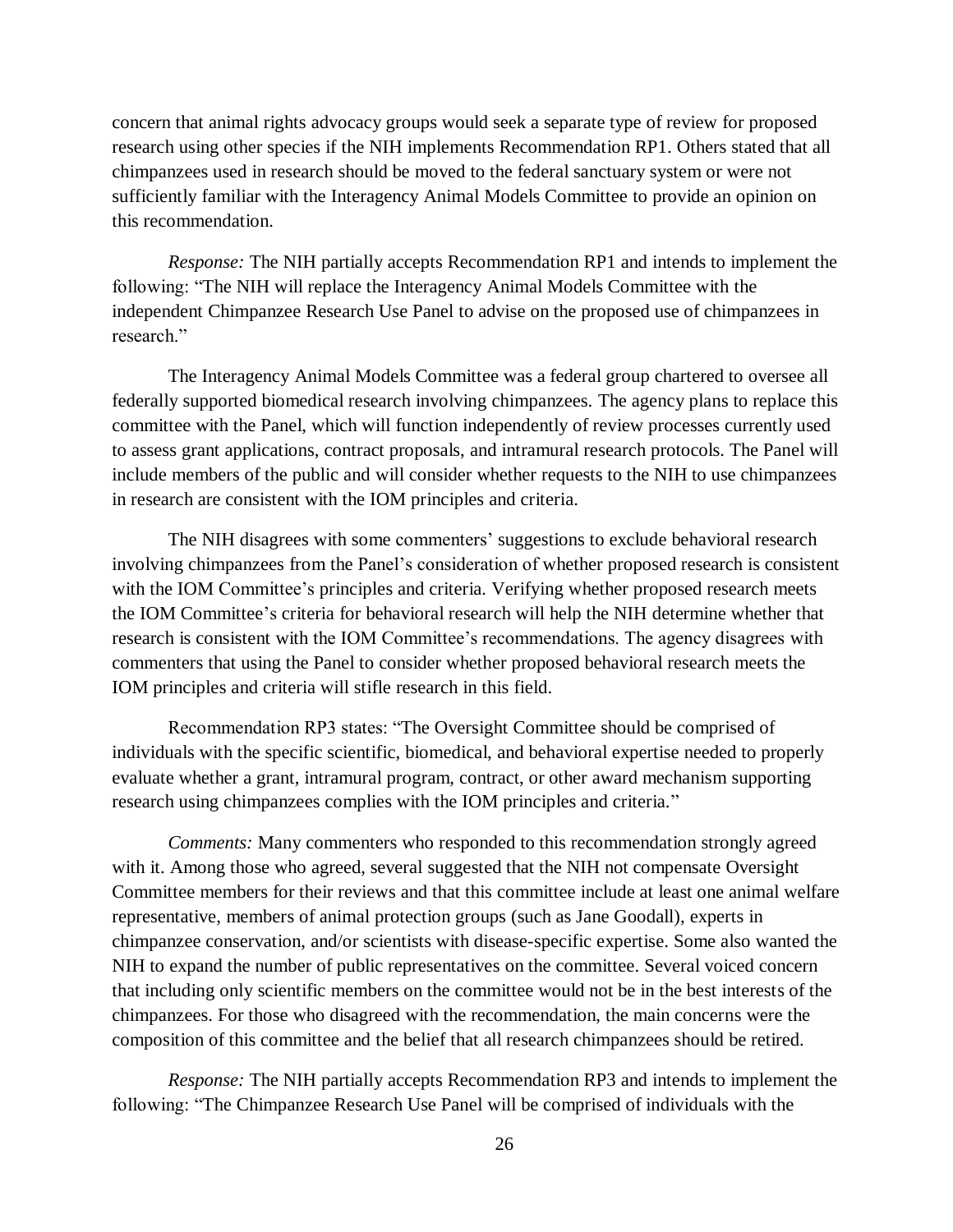specific scientific, biomedical, and behavioral expertise needed to properly evaluate whether requests to use chimpanzees in research that is supported by a grant, intramural program, contract, or other award mechanism are consistent with the IOM principles and criteria."

In addition, the NIH agrees with the Council recommendation regarding the Panel membership, namely, that it should consist of 1 or more scientists, veterinarians, primatologists, bioethicists, and statisticians; and 2 or more public representatives. NIH officials will advise on process issues and provide information but will not be members of the Panel.

#### 2. Review Process (Recommendations RP4–RP6)

Recommendation RP4 states: "Investigators seeking NIH funding to conduct research using chimpanzees must explain in their application how their proposed research complies with the IOM principles and criteria. This supplemental information must address all of the questions posed in the decision-making algorithm in this report and provide sufficient detail for consideration by the Oversight Committee. This information is in addition to the vertebrate animal section and/or applicable animal study protocol. The NIH might wish to develop a form or other suggested template for investigators to use for this purpose."

*Comments:* Many commenters on this topic supported Recommendation RP4 and requested that the template have, and that researchers adhere to, strict guidelines. Commenters suggested that investigators be required to justify the need to use chimpanzees by explaining how the proposed research would contribute substantially to human health and by specifying which other animal models or alternatives have been tested or considered.

Several commenters stated that the proposed decision-making process is ambiguous and needs clear-cut criteria. Some of the wording in the Council Working Group's decision-making algorithm was also of concern because it could be interpreted to mean that research cannot be conducted in chimpanzees if it can be conducted in humans. More specifically, a concern was that research to compare the chimpanzee's genome to a human's genome would not be permitted.

In general, those who disagreed with Recommendation RP4 did so because they believed that all chimpanzees should be retired from research. Others argued that because of the IOM Committee's finding that using chimpanzees in research is largely unnecessary, the process described in Recommendation RP4 is not needed.

*Response:* The NIH partially accepts Recommendation RP4 and intends to implement the following: "Investigators proposing to the NIH to conduct research using chimpanzees must demonstrate that their proposed research is consistent with the IOM principles and criteria. The supplemental information that these investigators provide must address all of the questions posed in the decision-making algorithm in the Council Working Group report and provide sufficient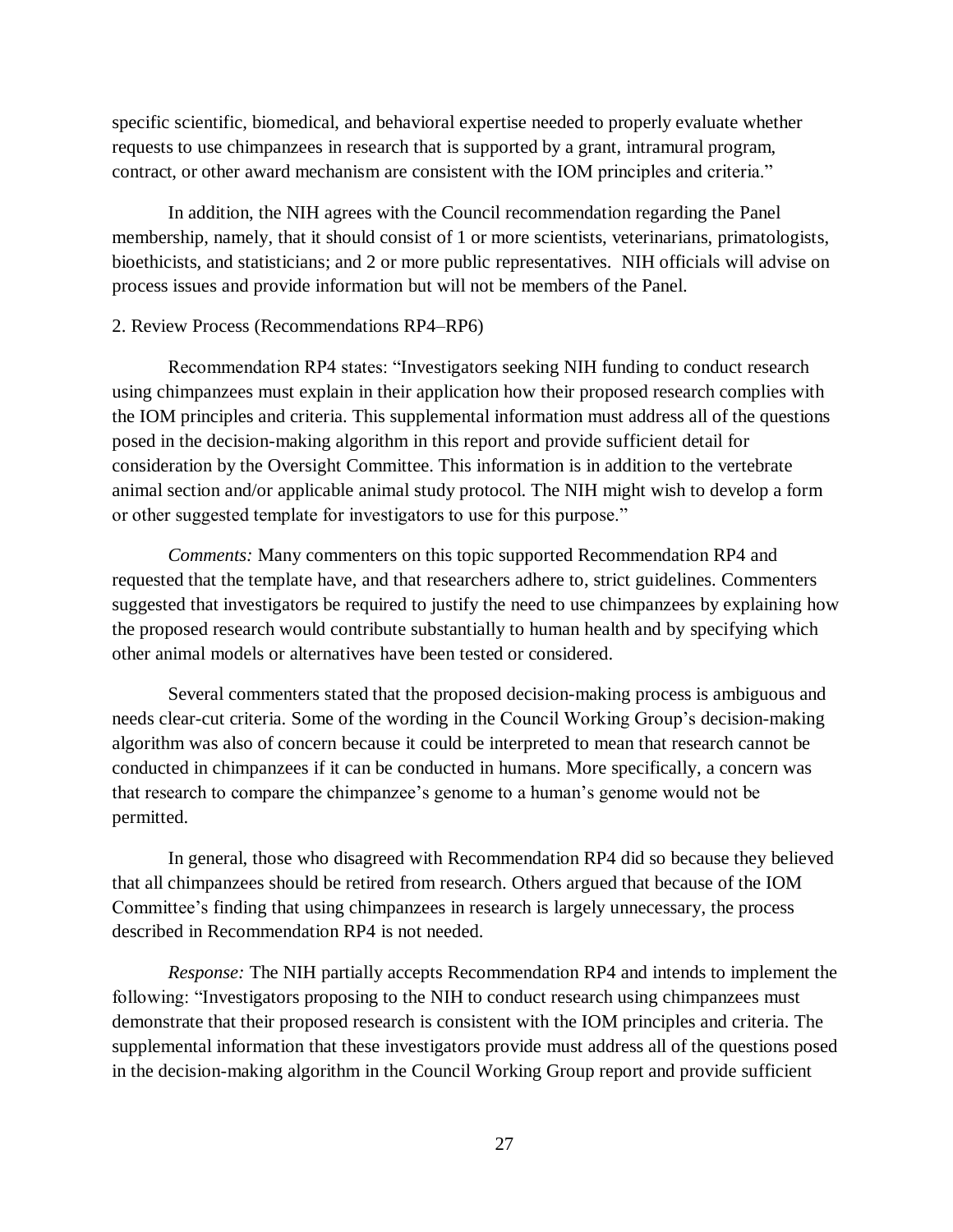details for consideration by the Chimpanzee Research Use Panel. This information is in addition to the vertebrate animal section and/or applicable animal study protocol."

The NIH plans to develop a form or other suggested template for investigators to use for this purpose. In addition, the agency will determine the timing and most appropriate format for collecting the supplemental information that investigators proposing to use chimpanzees in research will need to submit. The existing technical and/or peer review processes applicable to grant applications, contract proposals, or intramural research protocols will continue without modification. The Panel will function separately from these existing processes.

The NIH does not interpret the recommendations of the IOM Committee or the Council or the Council Working Group's decision-making algorithm as prohibiting comparative genomics research or other research that compares biology or behavior in humans and chimpanzees to answer a scientifically meritorious question. The IOM Committee provided explicit criteria to guide comparative genomics and behavioral research that proposes to use chimpanzees for those purposes.

Recommendation RP5 states: "To ensure that the scientific use of chimpanzees is justified, the animal numbers and group sizes must be statistically justified before the NIH approves any proposed research project involving the use of chimpanzees."

*Comments:* Many commenters on this topic agreed that researchers must statistically justify the requested sample size of chimpanzees for the proposed research. However, some commenters wondered what the term "statistically justified" means. Others were concerned about who would decide when the use of chimpanzees is or is not statistically justified.

Those who disagreed with Recommendation RP5 generally believed that the NIH should not fund any chimpanzee research and that the scientific use of chimpanzees is never justified. Others stated that not all experimental designs involving chimpanzees require statistical analyses of animal numbers and group sizes. A suggestion was that a chimpanzee might concurrently serve as its own control in, for example, studies to determine the dose of a drug that maximally binds to a target or the half-life of a test compound.

*Response:* The NIH partially accepts Recommendation RP5 and intends to implement the following: "To ensure that the scientific use of chimpanzees is justified, the proposed animal numbers and group sizes must be statistically or scientifically justified before the NIH approves any proposed research project involving the use of chimpanzees."

We believe that the intent of this recommendation is to ensure that the number of chimpanzees proposed for a study is sufficient to yield meaningful results. Mathematical calculations, often described as statistical power analyses, are commo nly used to ensure that studies include enough test subjects to provide confidence that the observed results would not have occurred by chance.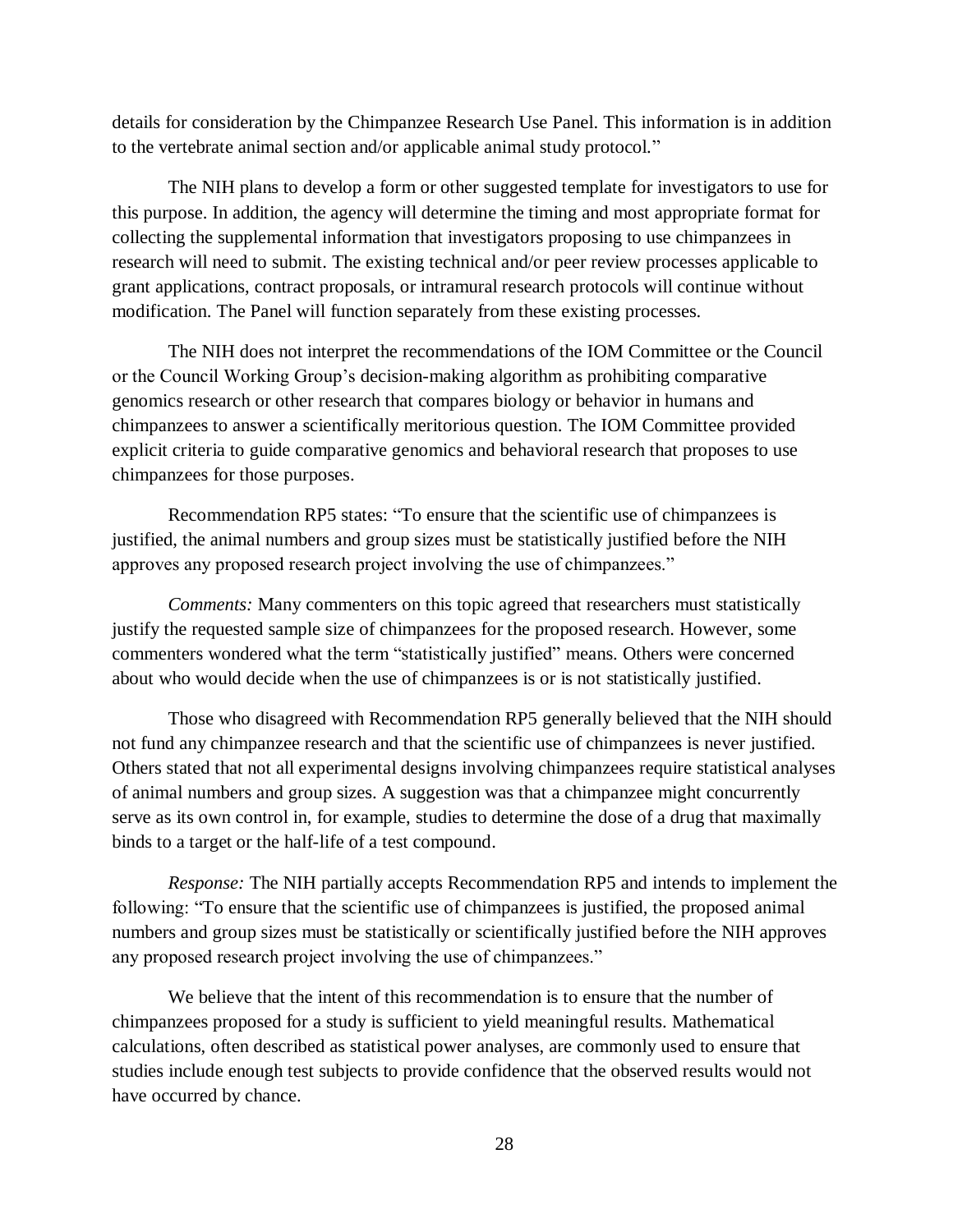The NIH appreciates the view that researchers must statistically justify the numbers of chimpanzees that they propose to study. At the same time, the NIH wishes to prevent the use of more chimpanzees than are needed for a study. The NIH is willing to consider applications, proposals, and protocols for research that request to use fewer chimpanzees than the statistically justified number if doing so can appropriately meet the scientific need.

Recommendation RP6 states: "Investigators need not include supplemental information on chimpanzee use for proposals involving the following, and these proposals will be exempt from Oversight Committee review:

- The use of any biomaterials, including pathological specimens, collected and/or stored prior to submission of the research proposal, or as part of a research grant or contract that has undergone Oversight Committee review and approval, or as part of regular veterinary (health) examinations;
- Other observational or non-interventional studies, such as behavioral observations in the wild that do not result in contact or otherwise interfere with the chimpanzees being observed; or
- Noninvasive collection of samples from the wild in a manner that does not result in contact or otherwise interfere with the chimpanzees during the collection."

*Comments:* Many commenters agreed with Recommendation RP6. Several also supported the use of chimpanzee specimens collected and stored post mortem as well as development of a chimpanzee tissue-sharing network among researchers to facilitate comparative genomics and other research. A few commenters found the wording of this recommendation unclear. As with the other review process recommendations, those who disagreed generally did so because they did not believe that chimpanzees should be used in any research.

*Response:* The NIH partially accepts Recommendation RP6 but will use the Chimpanzee Research Use Panel described above instead of an Oversight Committee. In addition, NIH understands "proposals" to include research applications, proposals, or protocols. Thus, NIH intends to implement the following: "Investigators need not include supplemental information on chimpanzee use for research applications, proposals, or protocols involving the following because they will be exempt from Chimpanzee Research Use Panel consideration:

- The use of any biomaterials, including pathological specimens, collected and/or stored prior to submission of the research application, proposal, or protocol, as part of a research project that has undergone Chimpanzee Research Use Panel consideration and subsequent NIH approval, or as part of regular veterinary (health) examinations;
- Other observational or non-interventional studies, such as behavioral observations in the wild that do not result in contact or otherwise interfere with the chimpanzees being observed; or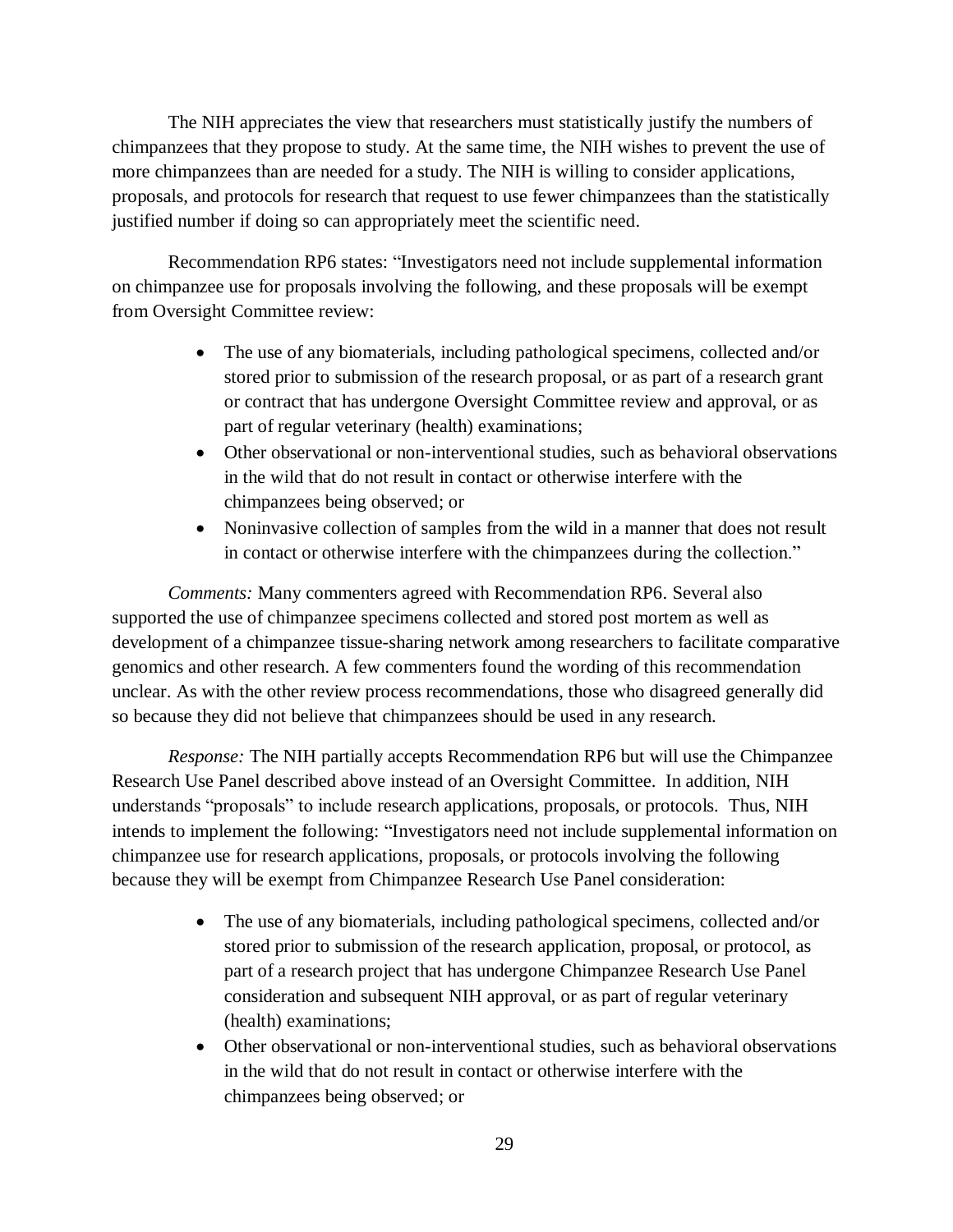• Noninvasive collection of samples from the wild in a manner that does not result in contact or otherwise interfere with the chimpanzees during the collection."

The agency plans to issue a future notice in the NIH Guide for Grants and Contracts with procedural guidance for implementing these decisions.

3. Placement of the "Oversight Committee" Review (Recommendations RP2 and RP7–RP9)

Recommendation RP2 states: "The Oversight Committee should be separate from extramural initial review groups, intramural scientific program personnel, and Institute or Center directors. In addition, the Oversight Committee's reviews should take place after the standard reviews and approvals by these entities. The Oversight Committee's reviews will focus on whether the proposed research is consistent with the IOM principles and criteria for the use of chimpanzees in research."

*Comments:* Many commenters on this topic agreed with Recommendation RP2. A prevailing sentiment was that the Oversight Committee members should have no vested interest in or potential financial gain from using chimpanzees for research. Several repeated that public members with no ties to research should be part of this committee. Others held the opinion that this separate committee would be better positioned than an existing NIH committee to give priority to the animals' well-being during these reviews.

Those who disagreed that the NIH should establish an additional committee for this purpose were concerned that members would oppose research for nonscientific reasons. These commenters raised concerns about the potential that the Oversight Committee would duplicate scientific reviews at the NIH and delay approvals of grants, contracts, and intramural projects. Several disagreed with the recommendation because they believed that chimpanzees should not be used in research and, therefore, that the NIH does not need a committee of this sort. Some commenters wondered how members of this committee would be selected.

*Response:* The NIH partially accepts Recommendation RP2 and intends to implement the following: "The Chimpanzee Research Use Panel will be separate from extramural peer review groups, contract evaluation panels, and intramural scientific review procedures. In addition, the Chimpanzee Research Use Panel's considerations will take place after the standard reviews (e.g., after the reviews by peer review panels, technical evaluation panels, and NIH Institute and Center advisory councils) and will focus on whether the proposed research is consistent with the IOM principles and criteria for the use of chimpanzees in research."

Recommendation RP7 states: "The Oversight Committee review should take place after the Center or Institute director approves a proposal so that the key elements of the review are publicly accessible to the extent allowable by federal regulations. The Oversight Committee should review all requests for grants, contracts, intramural projects, and third-party projects rather than establishing a separate review process for each mechanism. Funding of an award for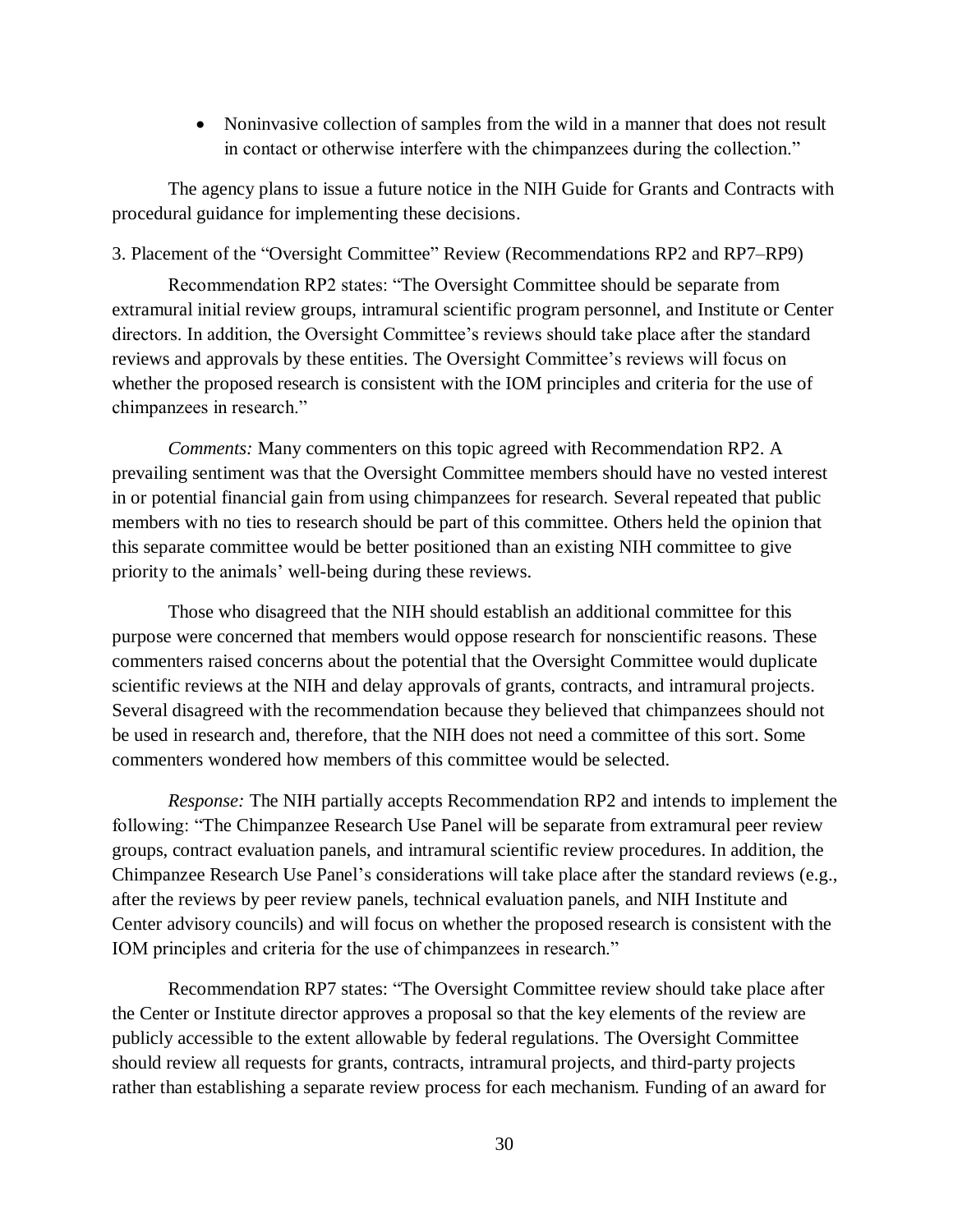research involving the use of chimpanzees that has received an Institute or Center director's approval will be conditional and subject to the subsequent evaluation by the Oversight Committee."

*Comments:* Many commenters agreed with Recommendation RP7 and emphasized the need for full disclosure and transparency of the Oversight Committee's activities. Some commenters suggested that the Oversight Committee proceedings be open to the public. Another suggestion was that the Oversight Committee's reviews occur before the NIH peer review or after the peer review but before the NIH approves the project for funding. Those who disagreed with Recommendation RP7 believed that all research chimpanzees should be sent to a sanctuary and that the NIH should not fund any chimpanzee and/or other animal research.

*Response:* The NIH partially accepts Recommendation RP7 and intends to implement the following: "The NIH will convene the Chimpanzee Research Use Panel after completing the standard review processes for grant applications, contract proposals, and intramural research protocols. The NIH will charge the Chimpanzee Research Use Panel with considering grant applications, contract proposals, intramural research protocols, and third-party research requests rather than establishing a separate review process for each mechanism."

The agency acknowledges commenters' requests that the Panel's activities be open to the public or otherwise transparent. However, to protect the confidentiality of research applications and proposals, proprietary interests, and researcher privacy, discussions and recommendations about specific applications or proposals are not available to the public. Standard information about funded research will continue to be available at [http://projectreporter.nih.gov/reporter.cfm.](http://projectreporter.nih.gov/reporter.cfm) The NIH intends to provide the public with details about general processes that the Panel will follow, the criteria for selecting its members, and the decision-making algorithm that the Panel will use in applying the IOM principles and criteria.

Recommendation RP8 states: "The Oversight Committee will base its reviews on the supplemental information provided by investigators on how the proposed research complies with the IOM principles and criteria and all relevant documents (including animal study protocols and grant applications) required to make informed determinations for all funding requests (grants, contracts, and intramural projects) and other requests to use chimpanzees (e.g., third-party projects)."

*Comments:* Many commenters strongly agreed with Recommendation RP8. A suggestion was to allow the Oversight Committee to hold onsite inspections although, ideally, the use of chimpanzees in research would be banned entirely. Those who disagreed with Recommendation RP8 disapproved of using chimpanzees for research and believed that the animals should be sent to a sanctuary.

*Response:* The NIH partially accepts Recommendation RP 8 and intends to implement the following: "The Chimpanzee Research Use Panel will base its assessments on the supplemental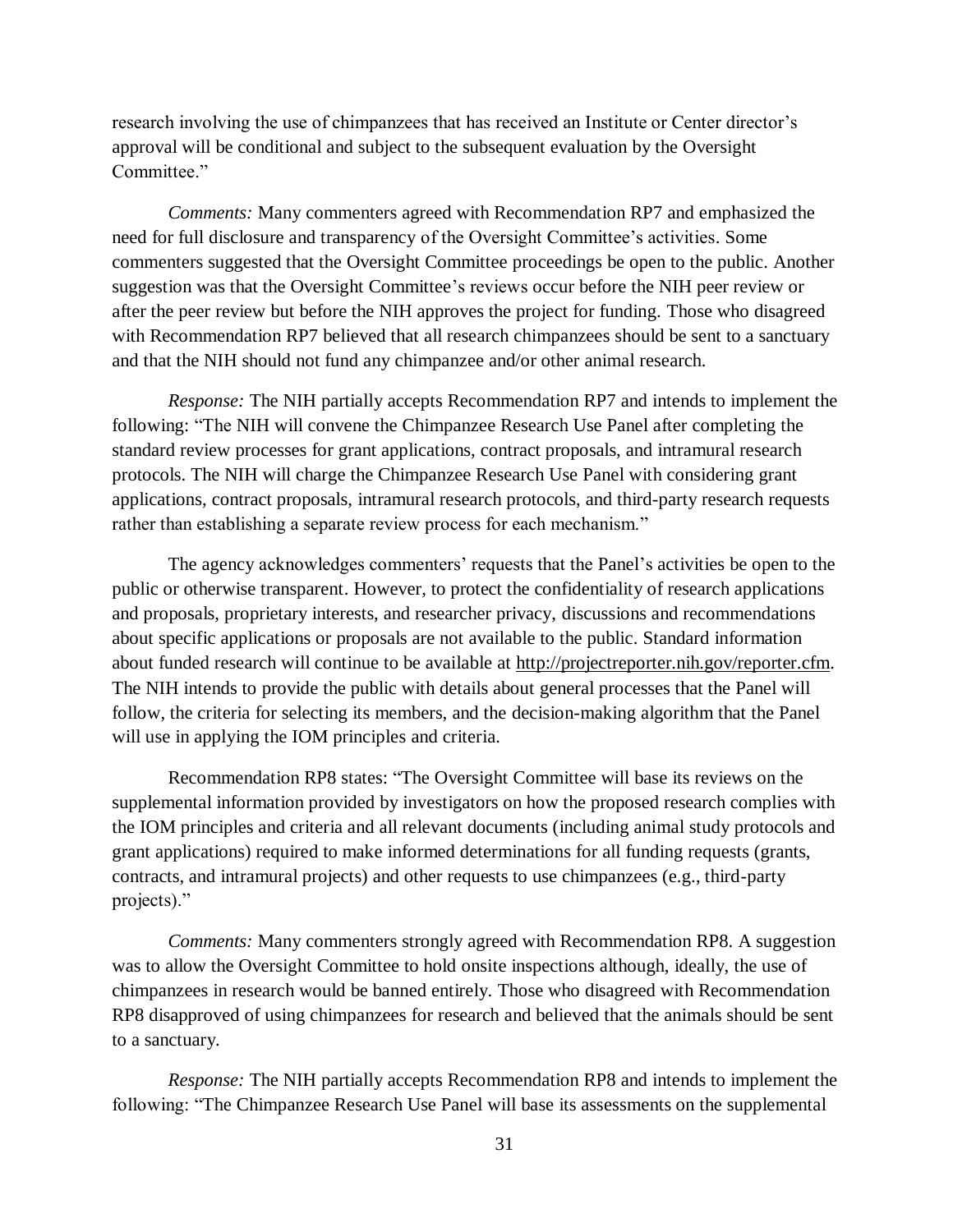information provided by investigators that explains how the proposed research is consistent with the IOM principles and criteria and all relevant documents (including animal study protocols and grant applications) necessary to provide informed recommendations about requests to NIH to use chimpanzees in research (i.e., NIH-sponsored grants, contracts, intramural projects, and thirdparty projects)."

Recommendation RP9 states: "The Oversight Committee will determine whether each application meets or does not meet the IOM principles and criteria based on the votes of a majority of all voting members. At its members' discretion, the Oversight Committee may vote on whether different components or parts of an application meet or do not meet the IOM principles and criteria."

*Comments:* Many commenters who responded agreed with Recommendation RP9. One suggestion was to require a favorable three-fourths majority vote before the Oversight Committee determines that the research meets the IOM principles and criteria. Others disagreed with the recommendation because they believed that chimpanzees should not be used for research or because the composition of the Oversight Committee is unknown.

*Response:* The NIH partially accepts Recommendation RP9. The agency intends to implement the following: "The Chimpanzee Research Use Panel will advise on whether each application, proposal, and protocol meets or does not meet the IOM principles and criteria based on the votes of a majority of all voting members. At its members' discretion, the Chimpanzee Research Use Panel may vote on whether different components or parts of an application, proposal, or protocol meet or do not meet the IOM principles and criteria."

## *D. Review of NIH-Supported Research Projects Using Chimpanzees*

The NIH requested public comments on a summary in the Council Working Group's report of the group's reviews of 30 research projects involving the use of NIH-owned or supported chimpanzees. The Council recommended ending 6 of 9 biomedical research projects, 5 of 13 comparative genomic and behavioral research projects, 1 colony housing and care project, and the research components of 3 of the remaining 7 colony housing and care projects. The report did not identify the 30 projects. The NIH asked for input on the outcomes of the project reviews summarized in the report.

*Comments:* Of the commenters who addressed this topic, a small subset favored the Council recommendations regarding research projects using chimpanzees. Most commenters opposed the continuation of any research involving chimpanzees, stating that all experimentation on chimpanzees should end and all research chimpanzees should be relocated to a sanctuary. Others opposed only the recommendations to continue biomedical res earch and believed that the behavioral research studies should continue. Several commenters noted their difficulty providing input on the Council Working Group's reviews of research projects because the report did not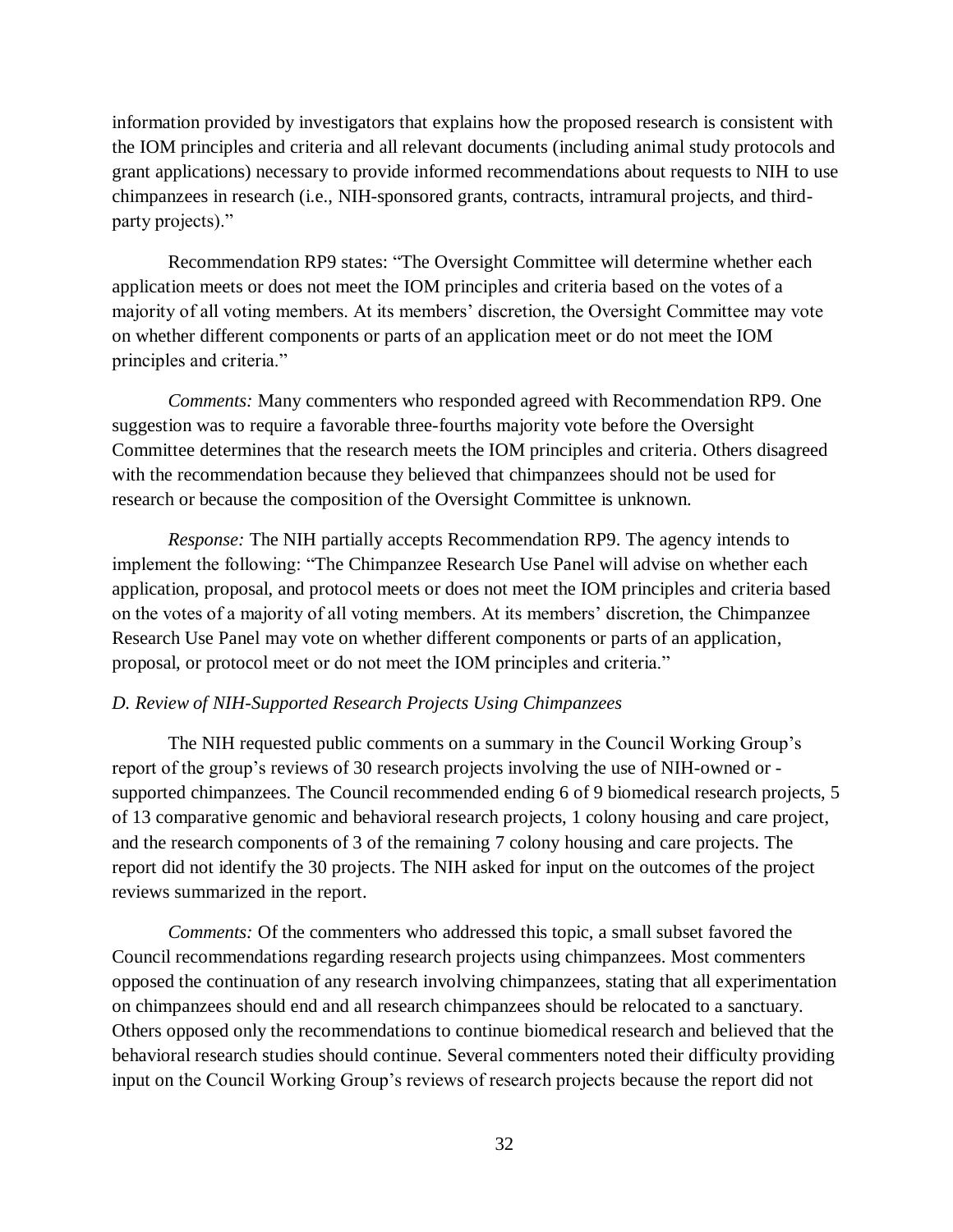include project details; these respondents requested that the NIH make the details on these projects public.

In an effort to preserve the scientific integrity of chimpanzee-based research projects that the Council's recommended ending, a suggestion was to encourage the researchers to use another research model to achieve the scientific objectives of their original projects. A concern was that it would be unfair to change the rules and interrupt current research; it was argued that ongoing projects should be allowed to continue and to maintain their original level of funding and timeframe. A few commenters questioned whether the Council Working Group had the requisite expertise to review some of the research.

*Response:* The NIH accepts the recommendations on the research projects reviewed by the Council Working Group. The NIH intends to phase out the projects that the Council recommended ending in such a way as to avoid causing unacceptable losses to research programs or an impact on the animals, as the IOM Committee suggested. The agency appreciates the comments received on the summary-level information provided and those suggesting that certain projects not end as a result of the Council recommendations. The NIH's acceptance of the IOM Committee's report and any Council recommendations reflects a shift in the agency's scientific priorities away from chimpanzee research that does not critically need this model. This announcement does not prohibit researchers affected by the Council recommendation from disclosing the details of their research.

The NIH does not agree with those who suggested that the Council Working Group lacked the expertise required to review research involving chimpanzees. The Council Working Group members and consultants included experts in behavioral sciences; infectious diseases, including hepatitis; use of alternative models; neuroscience and cognition; colony management; and veterinary medicine.

#### *E. Other Comments*

This section summarizes comments that were not directed at a specific Council recommendation or address topics not discussed previously. Commenters discussed ending animal-based research, the recommendations' applicability to other animal models, funding for alternatives to chimpanzees, funding for and enforcement of any implemented recommendations, and the composition of the Council Working Group. A number of commenters commended the NIH for accepting public input and convening the Council Working Group. Many applauded the Council recommendations and the group members for their work and careful consideration of the issues.

#### 1. Ending All Animal-Based Research and Testing

*Comments:* Many commenters asked the NIH to end all c himpanzee and/or animal-based research and to use alternative approaches instead. Some commenters based this opinion on the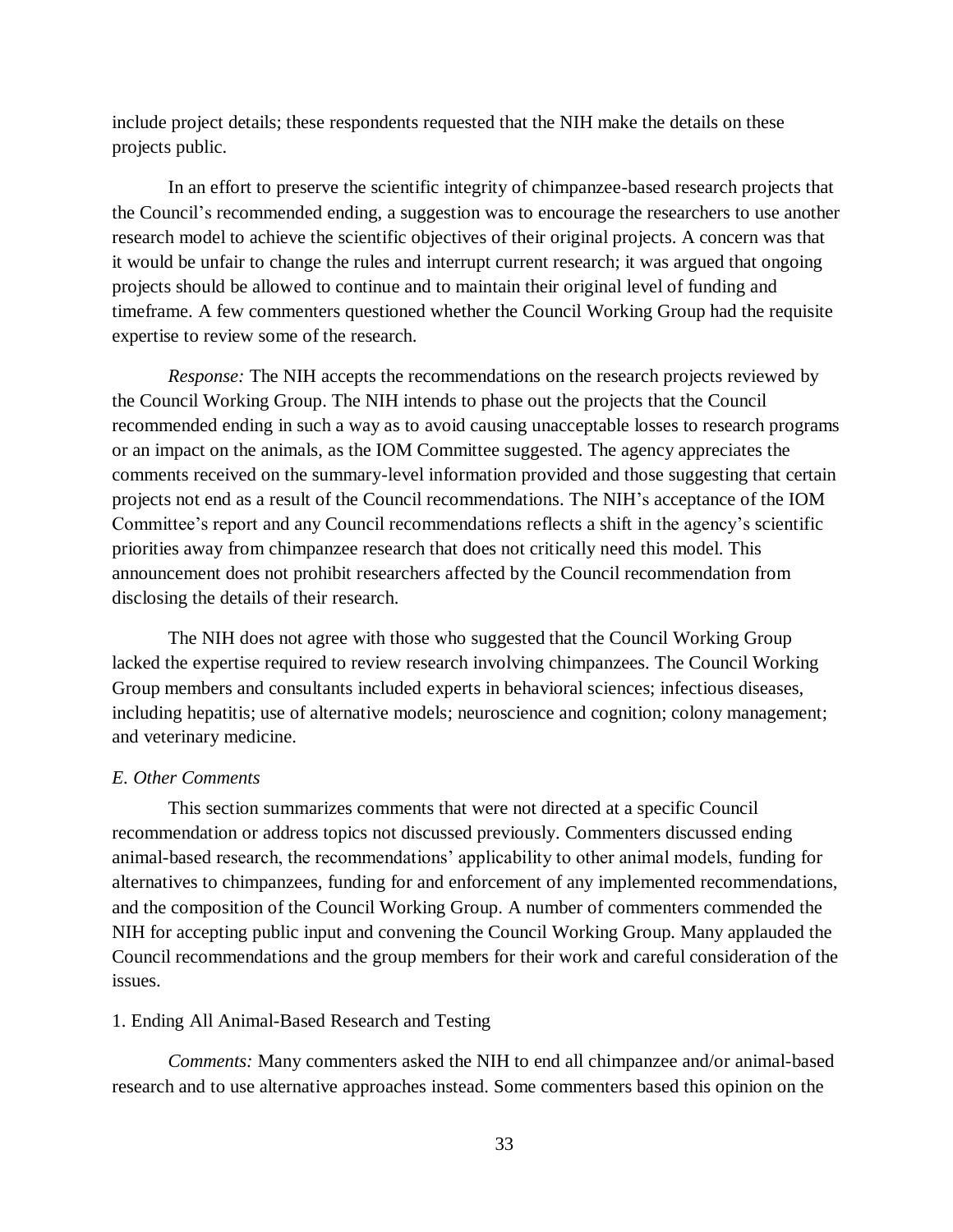perceived inefficiencies of animal-based research for solving human health problems, but, in most cases, these commenters argued that the use of animals in research is inhumane, unfair, and unethical. For example, some stated that the laboratory environment cannot meet the complex intellectual, social, psychological, and emotional needs of chimpanzees. Others believed that chimpanzees, because of their genetic similarity to humans, experience the world in a similar manner to humans and, therefore, should be treated more like humans (e.g., should provide consent before participating in research and have the opportunity to pursue happiness). Many argued that currently available non-animal alternatives, such as computer simulations, should facilitate the phasing out of animal-based research. Other commenters suggested that rather than fund animal-based studies, the NIH should allocate more funds toward developing and expanding these non-animal alternatives, which, in their opinion, might be more cost effective than animal-based experiments. Many commenters did not want their tax dollars used for chimpanzee and/or other animal-based experiments.

*Response:* The NIH emphasizes that the use of animals in research continues to be central to understanding, treating, and preventing many diseases and conditions that cause human suffering and death. Although we believe that ceasing all animal research at this time would be imprudent, the NIH maintains high standards for the use of animals in research. In addition, the agency is a major proponent of the U.S. Government Principles for the Utilization and Care of Vertebrate Animals Used in Testing, Research, and Training (Principles), which provide an ethical framework for the use of live animals in research. Scientists must adhere to the Principles in their conduct of research, testing, and training that is funded by the NIH. The Principles require that procedures involving animals be designed and performed with due consideration of their relevance to human or animal health, the advancement of knowledge, or the good of society. Researchers must select animal models for procedures that are of an appropriate species and quality and must use the minimum number of animals required to obtain valid results. Furthermore, researchers must consider the use of alternative methods to animal models, such as mathematical models, computer simulations, and in vitro biological systems.

The agency also funds efforts to develop alternative ways to conduct research without using animal models. These technologies include improved molecular analysis techniques to study various diseases and three-dimensional chips with living cells and tissues that might accurately model the structure and function of human organs.

## 2. Applying the Recommendations beyond the NIH and to Other Animal Models

*Comments:* Several commenters suggested that the recommendations apply beyond the NIH to other agencies of the federal government, private industry, and private laboratories. A concern was that the use of privately owned chimpanzees might increas e if the NIH-owned chimpanzees were no longer available for research; expanding the reach of the recommendations would help mitigate some of these concerns. Others wished the NIH to apply the recommendations to other animal models.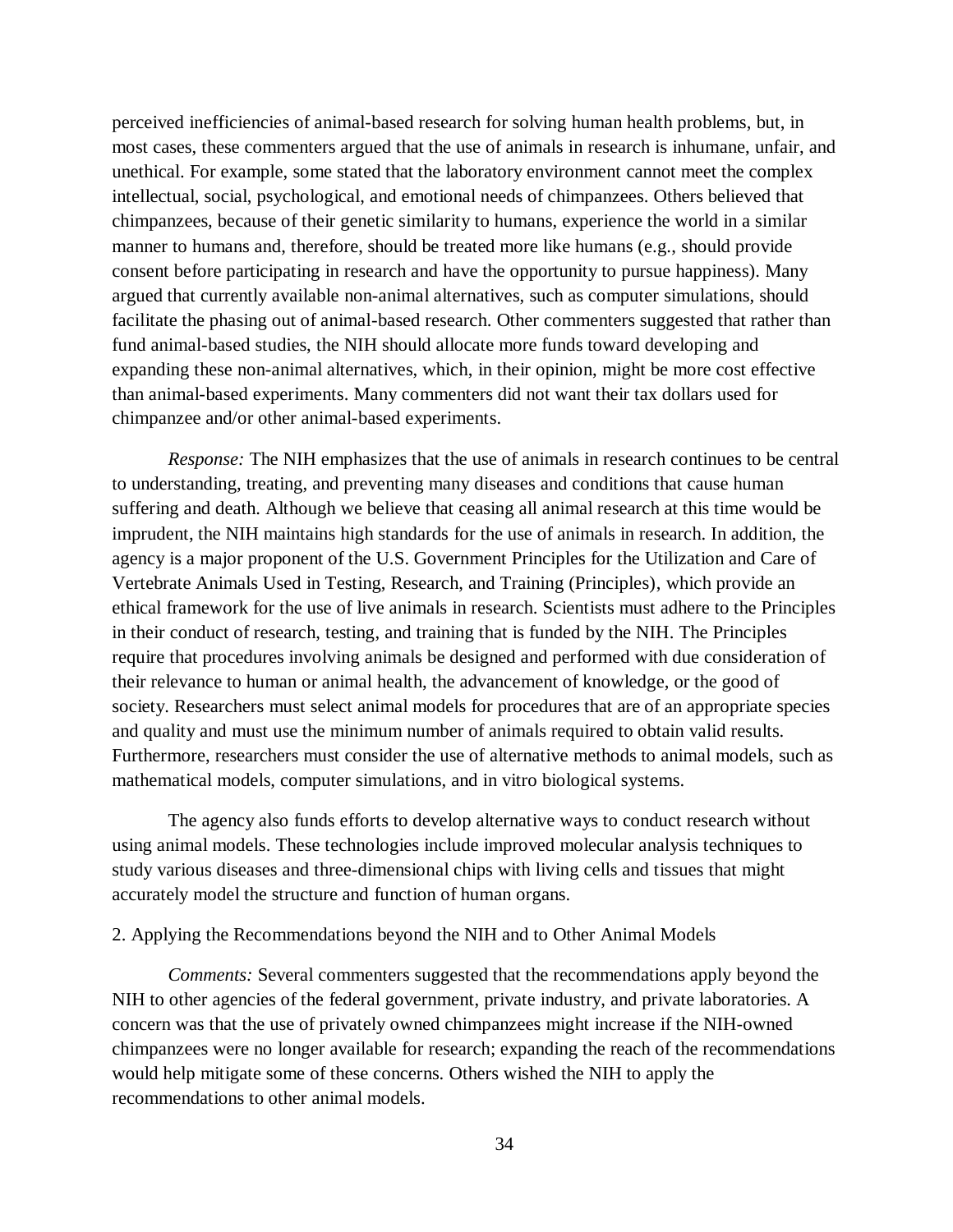*Response:* Any Council recommendations implemented by the NIH will apply to research-active and -inactive populations of chimpanzees owned or supported by the NIH and any research using them, irrespective of who funds it. The implemented recommendations will also apply to NIH-supported research using chimpanzees, regardless of whether the agency owns or supports these animals. However, the NIH lacks authority to apply the Council recommendations to other agencies of the federal government, private industry, or private laboratories.

## 3. Enforcing the Accepted Recommendations

*Comments:* One suggestion was for the NIH to create a new entity, separate from the Oversight Committee that the Council Working Group recommended, to enforce the other recommendations, especially those regarding ethologically appropriate housing, that the NIH accepts. Some believed that this entity should conduct frequent inspections (i.e., more than once yearly) of facilities that house research chimpanzees and have the legal authority to terminate unacceptable practices.

*Response:* The NIH believes that the Council recommendations provide the NIH with sufficient guidance without the need for additional external oversight. NIH-funded institutions must comply with the federal Animal Welfare Act and regulations, the Public Health Service Policy, and the *Guide for the Care and Use of Laboratory Animals, Eighth Edition*  [\(http://grants.nih.gov/grants/olaw/Guide-for-the-Care-and-Use-of-Laboratory-Animals.pdf\)](http://grants.nih.gov/grants/olaw/Guide-for-the-Care-and-Use-of-Laboratory-Animals.pdf). Any recommendations regarding the use of chimpanzees in research that the NIH implements will supplement these existing statutes and policies. The NIH Office of Laboratory Animal Welfare (OLAW) oversees all NIH-supported research activities that involve animals. OLAW monitors NIH-funded institutions to ensure their compliance with animal welfare laws and policies. OLAW also investigates allegations of animal welfare abuses and inappropriate animal care in NIH-funded studies.

#### 4. Funding for Chimpanzee Retirement and Facility Construction

*Comments:* Several commenters expressed concern about funding to implement the Council recommendations. They stated that the current national fiscal climate will probably limit the amount of money made available to fund new construction or other facets of the Council recommendations.

Several commenters suggested ways that the NIH could financially support the implementation of the recommendations. One suggestion from numerous commenters was for the NIH to transfer the funds currently used to support chimpanzees in laboratories to sanctuaries. Others recommended fundraising to pay for construction and other costs. Some asserted that caring for chimpanzees in sanctuaries rather than re search facilities might save money or suggested supporting chimpanzees through for-profit entities or by retiring the chimpanzees in place.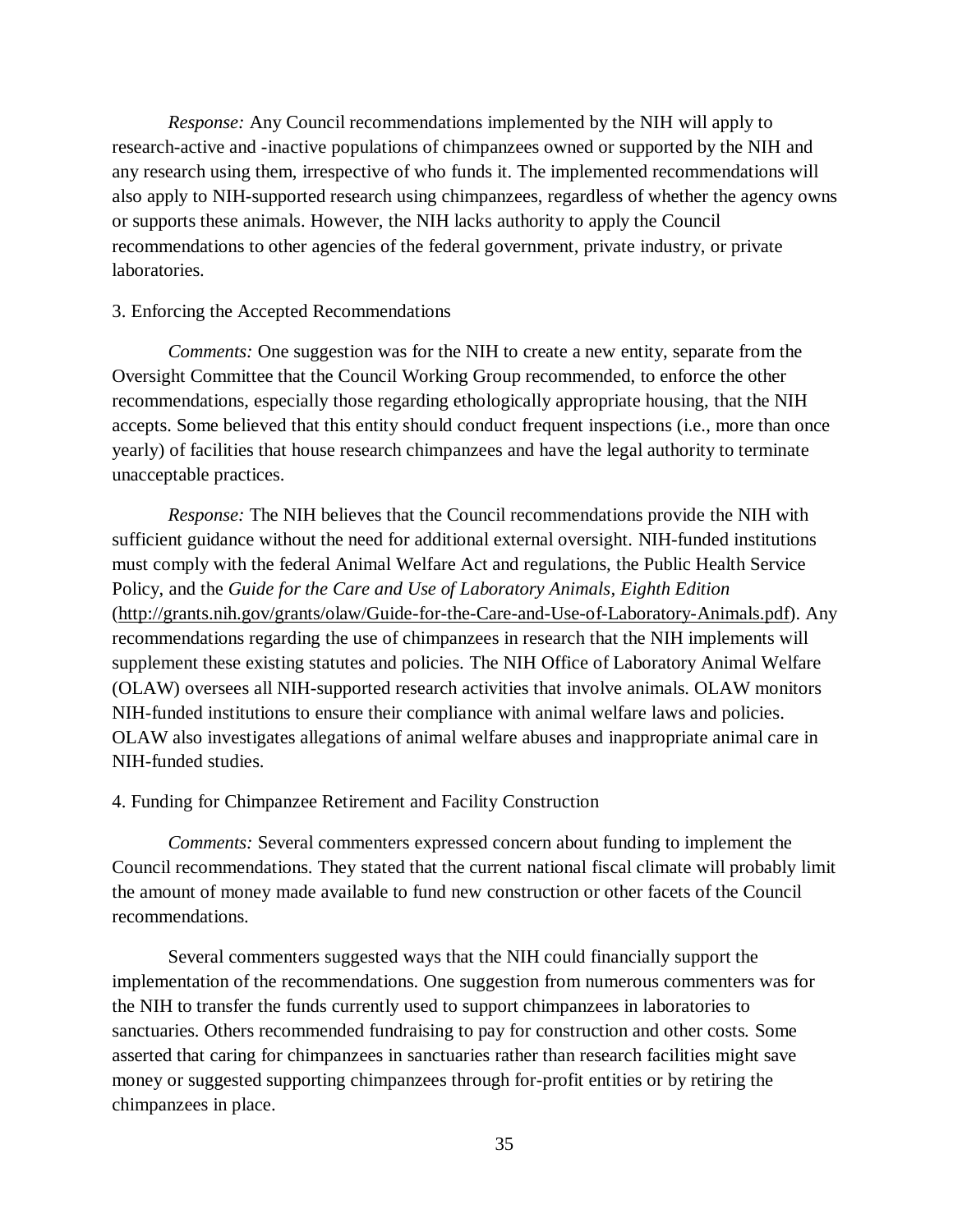Another concern was that funding would be diverted from important research to pay for the recommendations' implementation and for additional chimpanzee housing when the size of the population is decreasing. Some stated that existing facilities offer high-quality conditions and care and have trained staff to provide enrichment and health care, and keeping chimpanzees in these facilities would save transportation costs.

*Response:* The agency understands commenters' concerns about the prospect of future expenditures to implement the Council recommendations. As the NIH gains a better understanding of the resources needed to implement the recommendations, it will explore options for funding their implementation.

## 5. Composition and Impartiality of the Council Working Group

*Comments:* Certain commenters expressed concern about the composition of the Council Working Group. A few stated that the Council Working Group seemed to be biased in favor of scientific research. However, many commenters on this topic stated that certain Council Working Group members were biased against research and the group lacked the necessary scientific diversity to reach the stated conclusions about behavioral and neuroscience research. Several commenters were also concerned that 1 or more Council Working Group members had conflicts of interest that prevented them from being impartial and that these members might have swayed the group to recommend the retirement of most chimpanzees. Others who expressed knowledge of the Council Working Group's activities commented that the members failed to seek diverse input on a range of matters, including certain scientific issues and U.S. laboratory facilities. These commenters stated that the group should have included NIH-funded experts in chimpanzee behavior and chimpanzee research in general. Some commenters believed that the NIH should appoint a new committee to consider the use of chimpanzees in research.

*Response:* The agency believes that the composition of the Council Working Group and consultants was appropriately balanced to provide advice to the Council on NIH-supported research involving chimpanzees and implementing the IOM Committee's recommendations. Members and consultants included experts in behavioral sciences; infectious diseases, including hepatitis; use of alternative models; neuroscience; cognition; colony management; and veterinary medicine. The Council Working Group was charged with providing recommendations on how to implement the IOM Committee's recommendations. The NIH had already accepted the IOM recommendation that most current use of chimpanzees in research is unnecessary.

## 6. Other Comments

*Comments:* A few commenters expressed confusion about the number of chimpanzees currently used in NIH-supported and other research. Some had difficulty aligning the number of chimpanzees in NIH-supported research with the census dat a on NIH-owned or -supported research chimpanzees. Others commented on captive chimpanzee conservation and captive chimpanzees' status as a threatened species. A number of commenters disliked the length of the